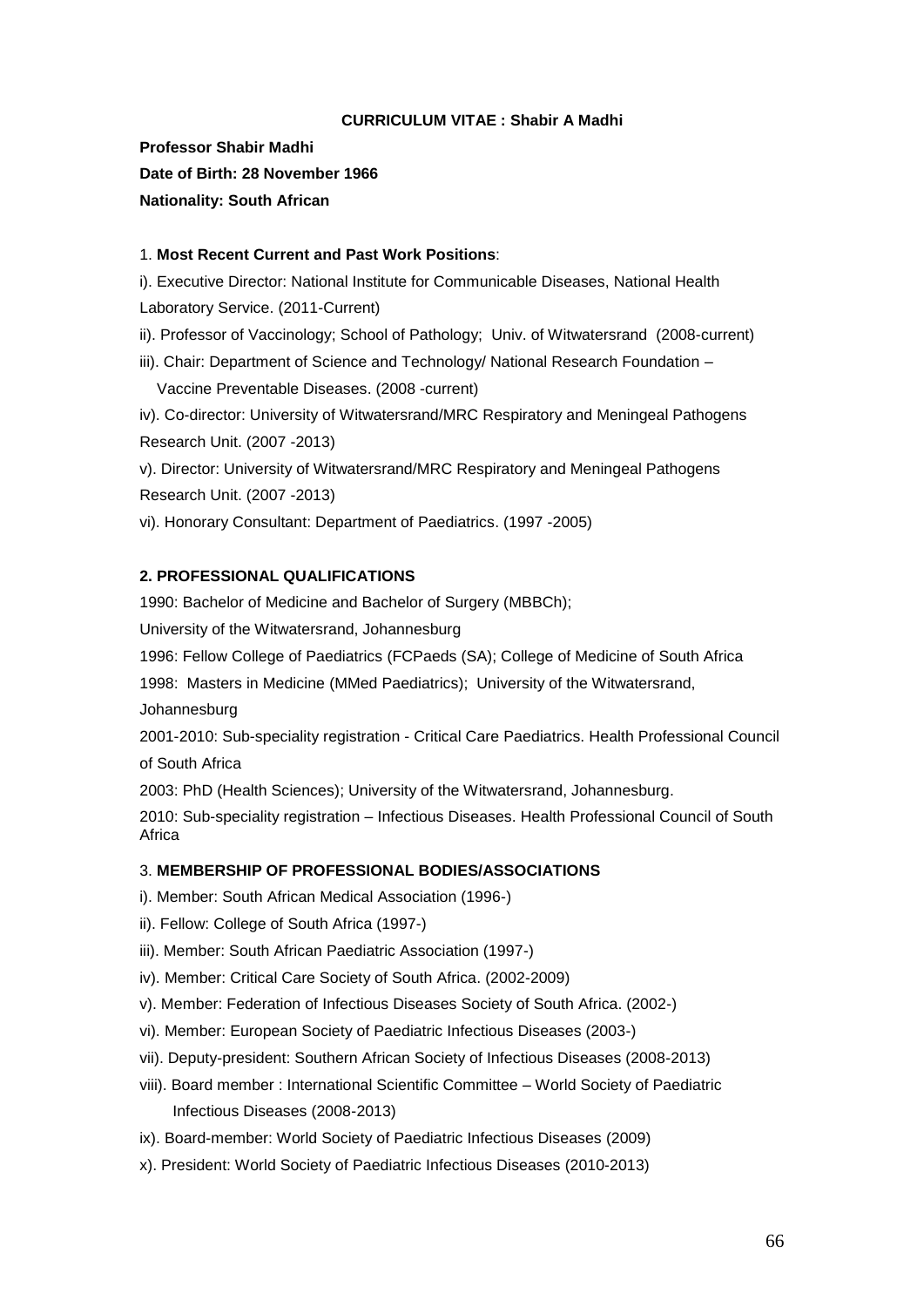- xi). Board Member: International Symposium for Pneumococci and Pneumococcal Diseases (2009-Current)
- xii). Member: Academy of Science of South Africa (2012-Current)
- xiii). International Scientific Committee Member of International Society of Infectious Diseases (2013-Current)
- xiv). Chair: International Scientific Committee of World Society of Paediatric Infectious Diseases (2013-Current)
- xv). President: Southern African Society of Infectious Diseases (2014-Current).

## 4. **ACADEMIC DISTINCTIONS/FELLOWSHIPS**

- 1989: University of Washington, St Louis, USA. Exchange student. (Full scholarship)
- 2000: Scholarship to attend: *Biostatistics course:* International Center of Diarrhoeal Diseases and Research and Development, Bangladesh, Nov 1999.
- 2001: Scholarship to attend: 1<sup>st</sup> Advanced Vaccinology Course- Marcel Merieux Foundation Institute, Annecy, France, May- June 2000.

## **5. AWARDS**

- 2001: Watkins-Pitchford prize. Award Re: Best contribution to the literature during the year 2000 by a member of the South African Institute for Medical Research staff of less than 10-year standing.
- 2004: Faculty Research Price for best Research Article.
- 2006: European Society for Infectious Diseases, Young Investigators Award.
- 2009. Special Fellowship Award- Past Alumni Invite to Celebrate the 10<sup>th</sup> Anniversary of the Advanced Vaccinology Course; Annecy; France May 22-25<sup>th</sup> 2009
- 2009. National Science and Technology Forum: TW Kambule Award: Senior Black Researcher over the past 5-10 years.
- 2010. NRF President's Award for: Transformation of the Science Cohort.
- 2010: Vice-Chancellors Award for Research. University of the Witwatersrand.
- 2011: National Research Foundation A2 rating.
- 2013: Medical Research Council: Life Time Achievement Award (Platinum Medal)
- **6. NATIONAL RESEARCH FOUNDATION RATING**: Category A2 (Effective 2011)

## **7. OTHER INTERNATIONAL TEMPORARY APPOINTMENTS/ CONSULTANCIES**

 1998-2001: Temporary Consultant to World Health Organisation pneumoniaradiology working-group.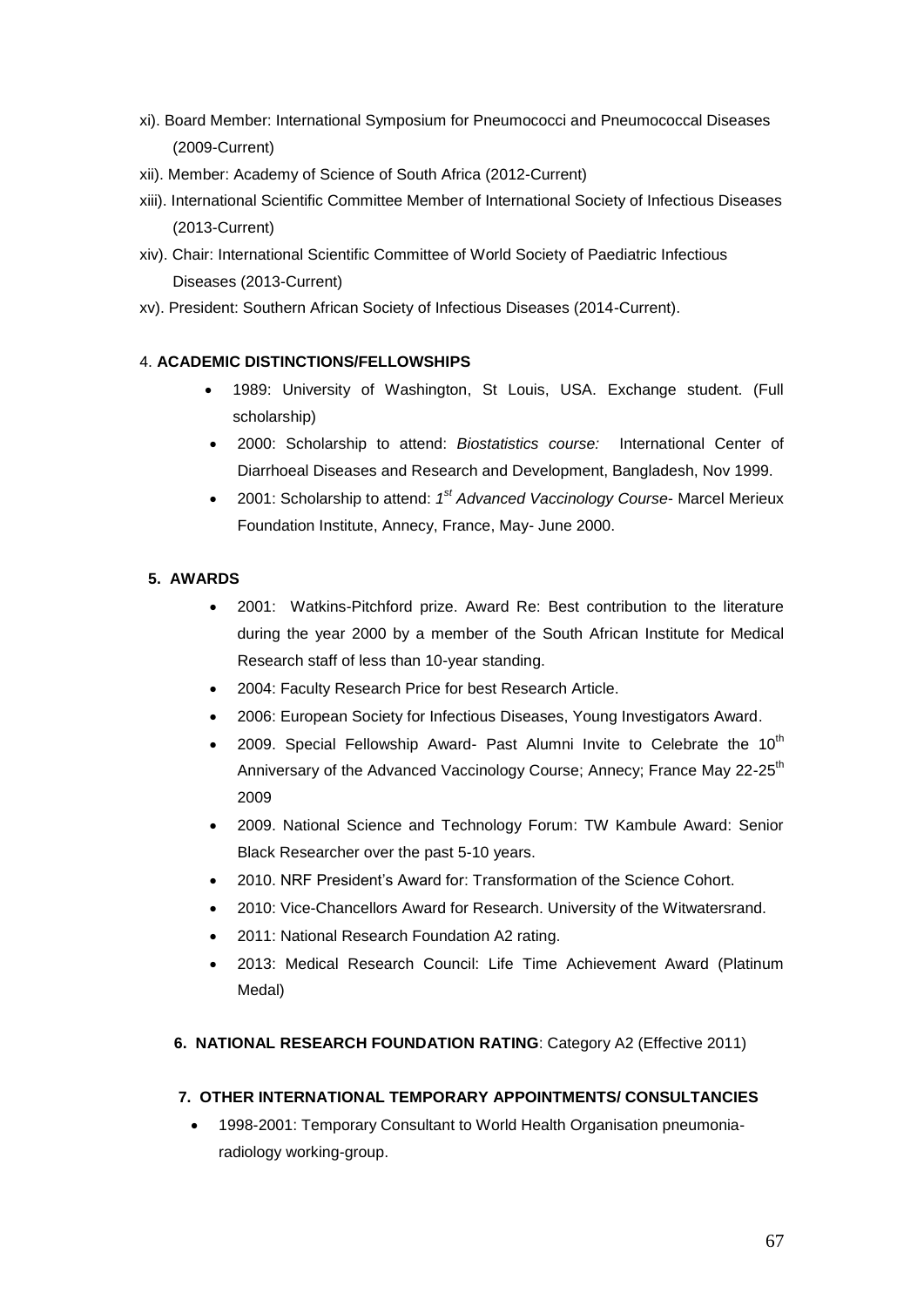- 1998-2001: Temporary Consultant to World Health Organisation "Respiratory syncytial virus in developing countries" working group.
- 2001: International Faculty member of the "Global Health Course" program initiated by Department of Health, Finland.
- 2003: Temporary Consultant to World Health Organisation: Management of Acute Respiratory Tract Infections in Countries with a high Prevalence of HIV-1 Infection.
- 2003: Temporary Consultant to World Health Organisation: Reviewer of proposal for: "Alternate Schedules for Introducing the Pneumococcal Conjugate Vaccine into Developing Countries".
- 2003: Temporary Consultant to World Health Organisation: "*Haemophilus influenzae* type b prevention in Sub-Saharan Africa"
- 2003: Technical advisor: Activities in Research and Development Necessary to Accelerate the Introduction of Pneumococcal Conjugate Vaccine Use in Developing Countries. GAVI PneumoADIP.
- 2005: Technical advisor: Introduction of Pneumococcal Conjugate Vaccine Use in Developing Countries. GAVI PneumoADIP (London; United Kingdom).
- 2006: Temporary consultant to NIH/NIAID: WHO Essential care and Prevention Meeting (Switzerland).
- 2007: Temporary consultant to WHO: Global Action Plan for Pneumonia (La Mainaz France, 3<sup>rd</sup>-5<sup>th</sup> March 2007)
- 2007: Temporary consultant to Gates Foundation: Pneumonia Consultation Meeting. (Seattle USA, 3-6<sup>th</sup> May 2007)
- 2007: Invited Participant (African Representative): Global Vaccine Safety Datanet Meeting (Annecy, France: 11-13<sup>th</sup> Sept 2007)
- 2007: Consultant/Faculty: Physicians Academy for Clinical and Management Excellence. 1<sup>st</sup> Pneumonia Working Group Conference. (Seoul: South Korea. 14-15<sup>th</sup> December 2007).
- 2008: Invited participant: Global Burden of Disease: Respiratory syncytial virus. (Edinburgh, Scotland:  $28-29^{th}$  January 2008).
- 2008: Temporary consultant WHO. Global Action Plan for Pneumonia. (Geneva, Switzerland: 25-27<sup>th</sup> February 2008).
- 2008: Technical Advisor: GAVI PneumoADIP (Rome, Italy: 10-11<sup>th</sup> March 2008)
- 2008: Faculty Member: Global Masterclass on Childhood Bacterial Respiratory Diseases. (Brussels; Belgium: 29-30<sup>th</sup> March 2008)
- 2009-current: Advisor: Supporting National Independent Immunization and Vaccine Advisory Committees: The SIVAC Initiative. 29<sup>th</sup> May 2009; Paris; France
- 2009: Temporary Consultant World Health Organisation: Meeting to review WHO recommendations for the management of diarrhoea and pneumonia in the context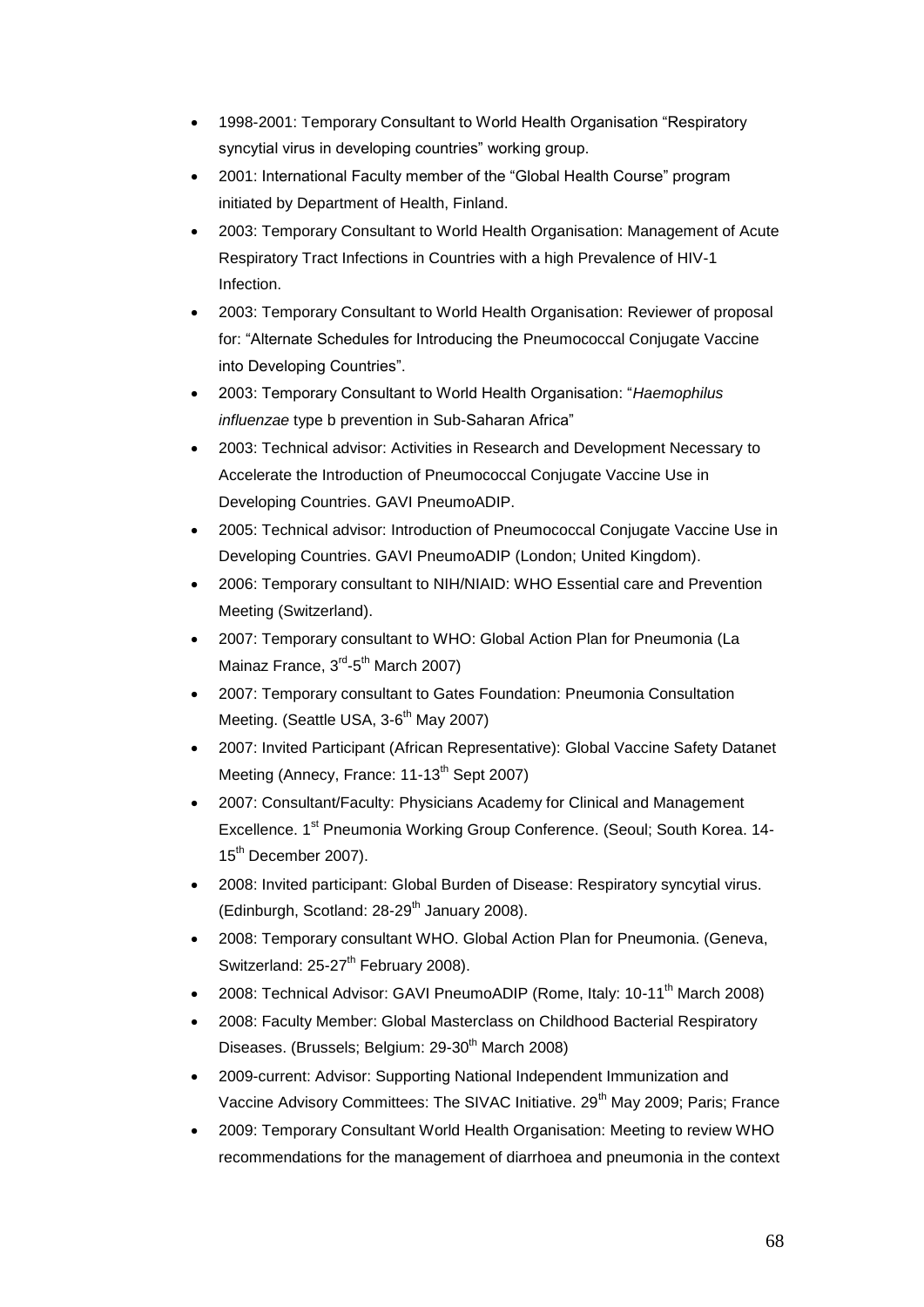of HIV infection in infants and children. 19-21 October, 2009; Geneva, Switzerland.

- 2009-2010: Technical advisor/Consultant: Pneumonia Etiology Research for Child Health (PERCH); Johns Hopkins Bloomberg School of Public Health. 8-10<sup>th</sup> Sep 2009; Washington DC, USA.
- 2011: Invited participant: Bill and Melinda Gates Foundation: Maternal Influenza Immunization: Evidence, Policy Consideration, and Action Plan Convening Gates. 1-3 June 2011. Hyatt Regency London; London.
- 2010-2011: Member: Scientific Monitoring Board: HIV Vaccine Trials Network (HVTN)
- 2012: Temporary consultant: Optimizing rotavirus immunization schedules. WHO Ad Hoc Expert Consultation on Rotavirus Vaccination Schedules. 13-14 February 2012. WHO, Geneva.
- 2013-Current: Member: Bill and Melinda Gates Foundation: Global Health Program Scientific Advisory Committee.
- 2013: Advisor: RSV Vaccines for Maternal Immunization. PATH. 11 July 2013. Washington DC.
- 2013: Participant. Measuring short and long-term vaccine impact of PCV. World Health Organisation. Crowne Plaza Hotel, in Geneva, Switzerland. 16-19 September, 2013.

| <b>Student Initials:</b> | Years<br>super-<br>vised | Degree     | <b>Date</b><br>completed*<br>/expected<br>completion | Institution | Race         | Gender | <b>Nationality</b> |
|--------------------------|--------------------------|------------|------------------------------------------------------|-------------|--------------|--------|--------------------|
| D Ruffini                | $\overline{2}$           | MMed       | 2001*                                                | Univ Wits   | W            | F      | <b>SA</b>          |
| M Htay                   | $\overline{2}$           | <b>MSc</b> | 2001*                                                | Univ Wits   | B            | F      | <b>Burmese</b>     |
| <b>G</b> Sorours         | $\overline{2}$           | MMed       | 2004*                                                | Univ Wits   | W            | F      | <b>SA</b>          |
| C Ngwazi                 | 3                        | MMed       | 2004*                                                | Univ Wits   | B            | M      | Congolese          |
| <b>H</b> Ludewick        | 3                        | PhD        | 2007*                                                | Univ Wits   | $\mathsf{C}$ | M      | <b>SA</b>          |
| D Moore                  | $\mathbf{1}$             | MMed       | 2008*                                                | Univ Wits   | W            | M      | <b>SA</b>          |
| C Cutland (PT)           | 6                        | <b>PhD</b> | 2014                                                 | Univ Wits   | W            | F      | <b>SA</b>          |
| Z Ditse                  | $\overline{2}$           | <b>MSc</b> | $2011*$                                              | Univ Wits   | B            | F      | <b>SA</b>          |
| K Lebogo                 | $\overline{2}$           | PhD        | 2013                                                 | Univ Wits   | B            | F      | <b>SA</b>          |
| M Mhlongo                | $\overline{4}$           | PhD        | 2013*                                                | Univ Wits   | B            | M      | <b>SA</b>          |
| Z Radebe                 | $\overline{2}$           | <b>MSc</b> | 2011*                                                | Univ Wits   | B            | F      | <b>SA</b>          |
| Z Makhari                | 1                        | <b>MSc</b> | 2011*                                                | Univ Wits   | B            | F      | <b>SA</b>          |
| O Simani                 | 5                        | PhD        | 2014                                                 | Univ Wits   | B            | F      | <b>SA</b>          |

# **8. SUPERVISION OF HIGHER DEGREES (EXCLUDING POST-DOCS)**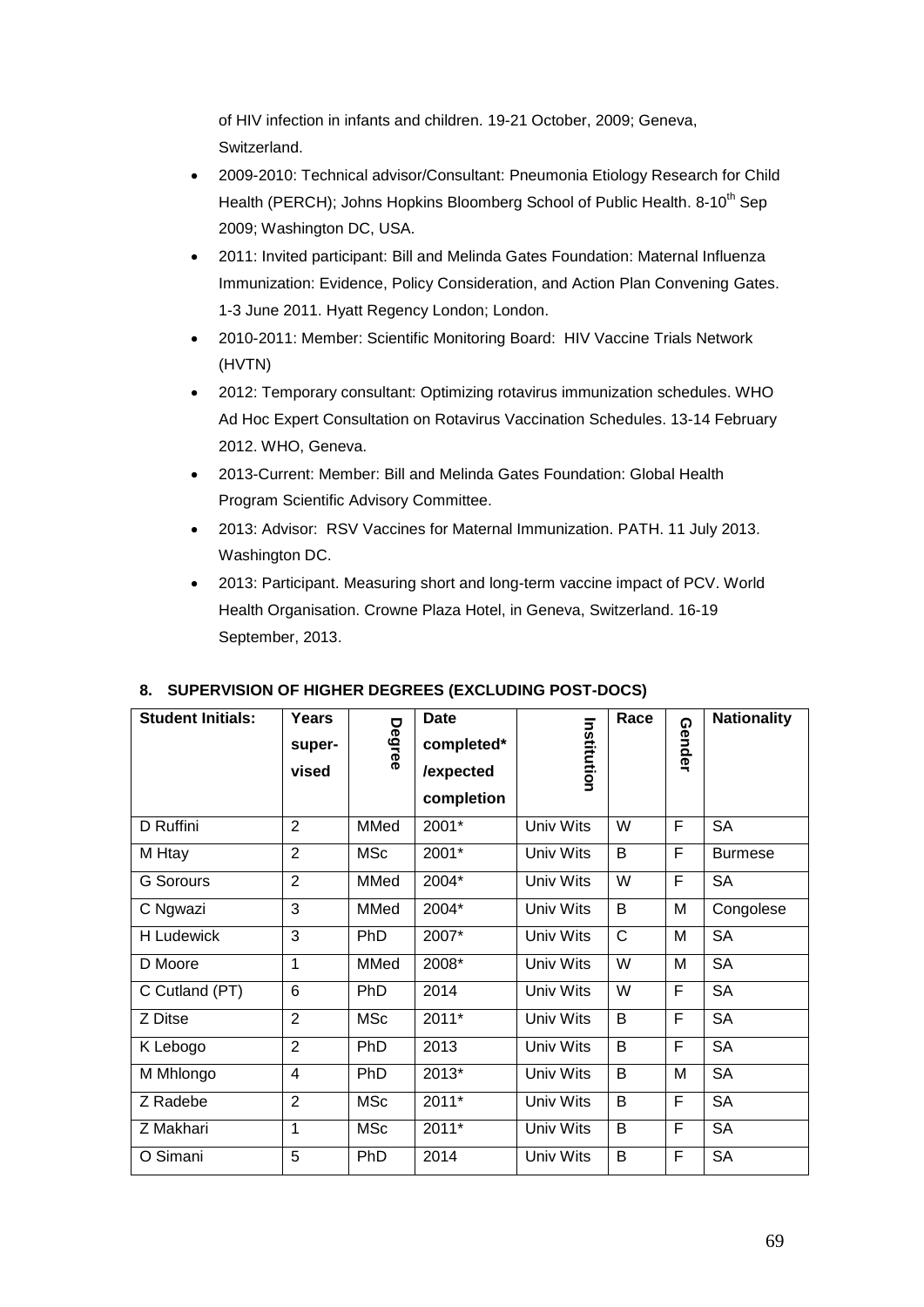| Z Dangor (PT)      | $\overline{2}$ | MMed       | 2012*   | Univ Wits | L            | M | <b>SA</b> |
|--------------------|----------------|------------|---------|-----------|--------------|---|-----------|
| M Haupfleisch (PT) | $\overline{2}$ | MMed       | $2014*$ | Univ Wits | W            | М | <b>SA</b> |
| S Chaya (PT)       | $\overline{2}$ | MMed       | 2014    | Univ Wits | $\mathbf{I}$ | F | <b>SA</b> |
| V Mammed (PT)      | 2              | MMed       | 2014    | Unit Wits | L            | Μ | <b>SA</b> |
| C Cohen (PT)       | 3              | <b>PhD</b> | 2014    | Univ Wits | W            | F | <b>SA</b> |
| G Naidu (PT)       | 5              | <b>PhD</b> | 2014    | Univ Wits | L            | М | Indian    |
| S Nzenze           | 5              | <b>PhD</b> | 2014    | Univ Wits | B            | F | Zim       |
| M Groome (PT)      | 3              | <b>PhD</b> | 2014    | Univ Wits | W            | F | <b>SA</b> |
| Moore D            | 3              | <b>PhD</b> | 2014    | Univ Wits | W            | М | <b>SA</b> |
| Dangor Z           | 3              | <b>PhD</b> | 2014    | Unit Wits | L            | Μ | <b>SA</b> |
| Nteu K             | 3              | <b>MSc</b> | 2014    | Univ Wits | B            | F | <b>SA</b> |
| Chinyanganya L     | $\overline{2}$ | <b>MSc</b> | 2014    | Unit Wits | B            | F | Kenya     |
| Olwagen C          | $\overline{2}$ | MSc        | 2014    | Univ Wits | W            | F | <b>SA</b> |
| Dzanibe S          | $\overline{2}$ | MSc        | 2014    | Univ Wits | B            | М | <b>SA</b> |

### **9. RESEARCH OUTPUT**

9.1 Peer-reviewed ACCREDITED JOURNALS

- 1. **Madhi SA**, Gray GE, Huebner RE, McKinnon D, Pettifor JM. Correlation between CD4+ lymphocyte counts, concurrent antigen skin test and tuberculin skin test reactivity in HIV-1 infected and uninfected children with tuberculosis. *Ped Infect Dis J.* 1999, 18: 800-805.
- **2.** Klugman KP, **Madhi SA**. Emergence of drug resistance- impact on bacterial meningitis. *Infect Dis Clin North Amer* 1999, 13:637-646.
- 3. **Madhi SA**, Klugman KP. Pneumococcal conjugate vaccines- prospects for intervention in children. *Sem Resp Infect*. 1999, 14:285-294.
- 4. **Madhi SA**, Huebner RE, Doedens L, Aduc T, Wesley D, Cooper P. HIV-1 co-infection in children hospitalised with tuberculosis in South Africa. *Int J Tuberc Lung Dis* 2000; 4:448- 454.
- 5. **Madhi SA**, Petersen K, Madhi A, Khoolsal M, Klugman KP. Burden of disease and drug resistance of bacteria in HIV infected children with severe lower respiratory tract infections. *Clin Infect Dis.* 2000, 31:170-176.
- 6. **Madhi SA**, Schoub B, Simmank K, Blackburn N, Klugman KP. Increased burden of respiratory virus associated severe lower respiratory tract infections in HIV-1 infected children. *J Pediatr* 2000, 137: 78-84.
- 7. **Madhi SA**, Petersen K, Madhi A, Wasas A, Klugman KP. Impact of human immunodeficiency virus type-1 on the disease spectrum of *Streptococcus pneumoniae* in South African children. *Pediatr Infect Dis J* 2000, 19:1141-1147.
- 8. **Madhi SA**, Venter M, Madhi A, Petersen K, Klugman KP. Differing manifestation of respiratory syncytial virus associated severe lower respiratory tract infections in human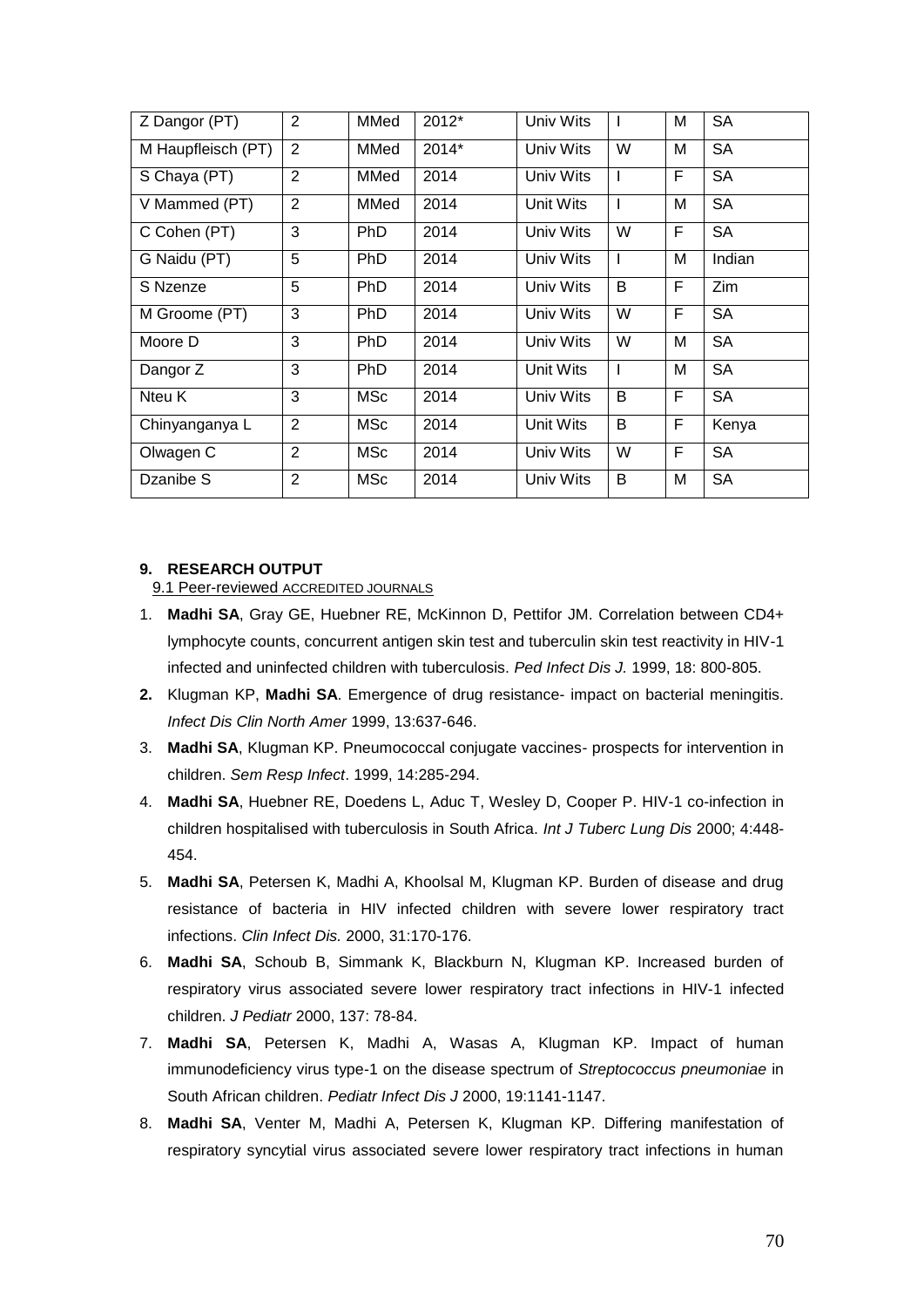immunodeficiency virus type-1 infected and uninfected children. *Pediatr Infect Dis J* 2001, 20:164-170.

- 9. **Madhi SA**, Madhi A, Petersen KM, Khoosal M, Klugman KP. The impact of human immunodeficiency virus type-1 infection on the epidemiology and outcome of bacterial meningitis in South African children. *Int J of Infect Dis*, 2001; 5:119-125.
- 10. Venter M, **Madhi SA**, Tiemessen CT, Schoub BD. Genetic diversity and molecular epidemiology of respiratory syncytial virus over four consecutive seasons in South Africa: identification of new subgroup A and B genotypes. *J Gen Virology* 2001; 82:2117- 2124.
- 11. **Madhi SA.** Childhood vaccination of the HIV-1 infected child. *SADentJ* 2001; 56: 610-3.
- 12. **Madhi SA**. Lower respiratory tract infections in HIV-1 infected South African children. *SAJofHIVMed.* August 2001, 1(5): 32-39.
- 13. Ruffini D, **Madhi SA**. The high burden of *Pneumocystis carinii* pneumonia in HIV-1 infected children hospitalised for severe pneumonia. *AIDS*. 2002; 16:105-112.
- 14. **Madhi SA**; Petersen K, Huebner RE; Mbelle N; Khoosal M; Mothupi R; Saloojee H; Crewe-Brown H; Klugman KP. Reduced effectiveness of *Haemophilus influenzae* type b conjugate vaccine in children with a high prevalence of HIV-1 infection. *Pediatr Infect Dis J* 2002: 21: 315-21.
- 15. **Madhi SA**, Ramasamy N, Besselaar TG, Klugman KP. Influenza A and B virus' associated lower respiratory tract infections in an area with a high prevalence of pediatric human immunodeficiency type-1 infection. *Pediatr Infect Dis J* 2002: 21: 300-307.
- 16. **Madhi SA**, Cumin E, Klugman KP. Defining the potential impact of conjugate bacterial polysaccharide-protein vaccines in reducing the burden of pneumonia in human immunodeficiency virus type 1 infected and –uninfected children. *Pediatr Infect Dis J*  2002; 21: 393-9.
- 17. Lala SG, **Madhi S A**, Pettifor JM. The discriminative value of C-reactive protein levels in distinguishing between community-acquired bacteraemic and respiratory virus-associated lower respiratory tract infections in HIV-1-infected and -uninfected children. *Ann Trop Paediatr* 2002; 22:271-9.
- 18. **Madhi SA**, Petersen K, Madhi A, Klugman KP. Human parainfluenza virus 1-3 associated severe lower respiratory tract infections in human immunodeficiency virus type-1 infected and uninfected children. *Europ J Clin Microbiol Infect* Dis 2002; 21;499-505.
- 19. **Madhi SA**, Cutland C, Ismail K, O'Reilly C, Mancha A, Klugman KP. Ineffectiveness of trimethoprim-sulfamethoxazole prophylaxis and importance of concurrent bacterial and respiratory viral co-infections among human immunodeficiency virus type-1 infected African children hospitalized with *Pneumocystis carinii* pneumonia. *Clin Infect Dis* 2002; 35:1120-6.
- 20. **Madhi SA**, Radebe K, Crewe-Brown HH, Frasch C, Arakere G, Mokhachane M, Kimura A. Distribution of *Streptococcus agalactiae* and the high burden of invasive disease among South African Children. *Ann Trop Paediatr* 2003, 23:15-23.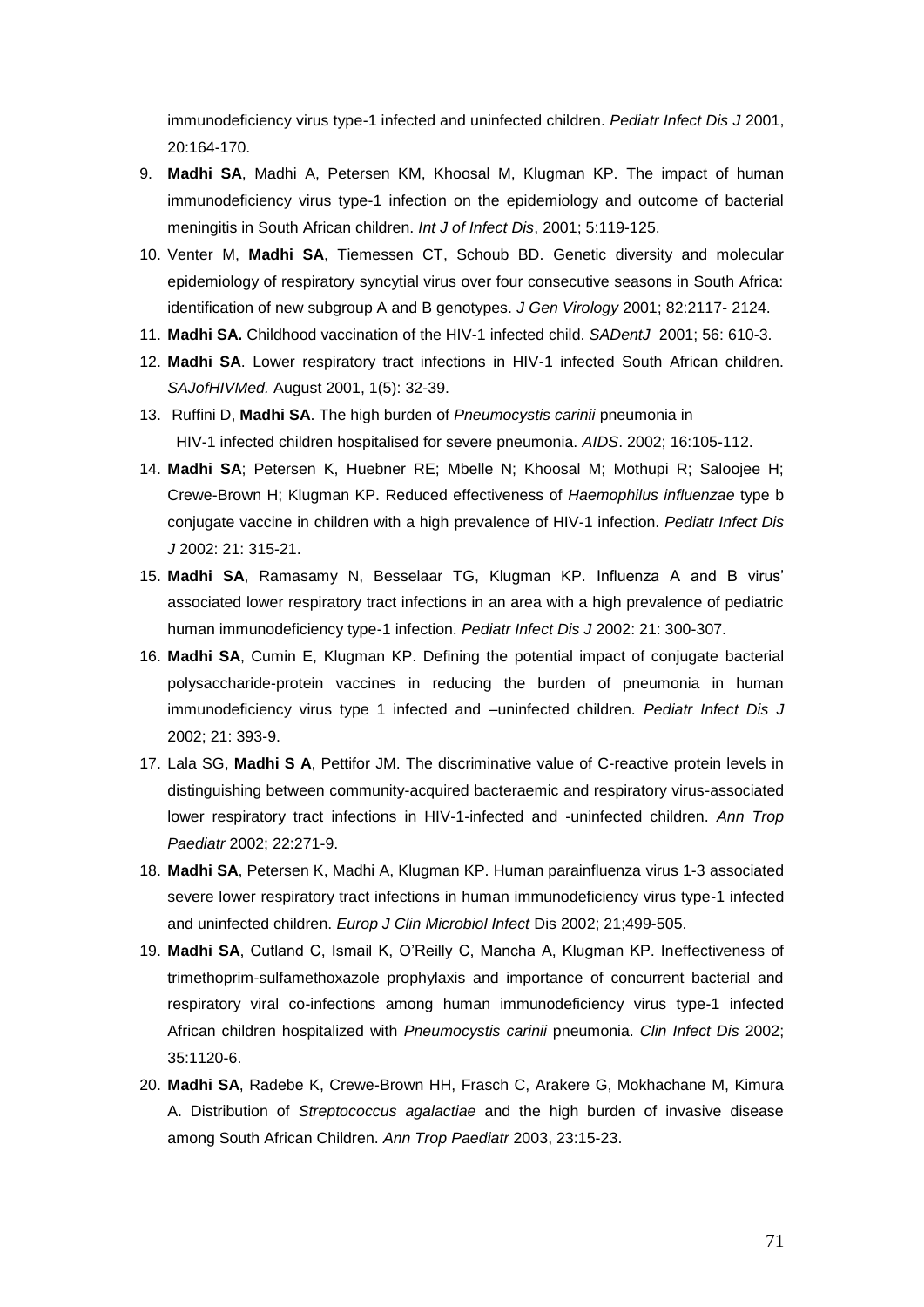- 21. **Madhi SA**, Venter M, Alexandra R, Lewis H, Kara Y, Karshagen, Greef M, Lassen C. Respiratory syncytial virus associated illness in high risk children and national characterisation of the circulating virus genotype in South Africa. *J Clin Virol* 2003; 27: 180-189.
- 22. **Madhi SA**. Use of bacterial-conjugate vaccines in HIV-1 infected children. *Current Allergy and Clinical Immunology.* 2003; 16 (3):53-59.
- 23. Abdool Karim S, Abdool Karim Q, Adhikari M, Cassol S, Chersich M, Cooper P, Coovadia A, Coovadia H, Cotton M, Coutsoudis A, Hide W, Hussey G, Maartens G, **Madhi S**, Martin D, Pettifor JM, Rollins N, Sherman G, Thula S, Urban M, Velaphi S, Williamson C. Vertical HIV transmission in South Africa: translating research into policy and practice*. Letter: Lancet* 2002; 359:992-3
- 24. Klugman, K.P.; **Madhi S.A**.; Huebner R.E.; Kohberger R. Mbelle N; Pierce N and Vaccine trialist group. Prevention of pneumonia and invasive pneumococcal disease by a 9-valent pneumococcal conjugate vaccine: efficacy in both HIV – infected and uninfected children. *NEJM*. 2003; 349(14):1341-8.
- 25. **Madhi SA**. Vaccinating against *Streptococcus pneumoniae-* The new generation vaccine. *SA Resp. J.* 2002; 8:35-42.
- 26. **Madhi SA**, Ludewick H, Abed Y, Klugman KP, Boivin G. Human metapneumovirus associated lower respiratory tract infections among hospitalized HIV-1 infected and HIV-1 uninfected African infants. *Clin Infect Dis* 2003 37: 1705 - 1710.
- 27. **Madhi SA**, Ismail K, O'Reilly C, Cutland C. Importance of nosocomial respiratory syncytial virus infections in an African setting. *Trop Med Int Health.* 2004; 9:491-8.
- 28. Cotton M, Schaaf S, Hesseling A, **Madhi SA**. HIV and childhood tuberculosis the way forward. *Int. J Tuberc and Lung Dis.* 2004; 8:675-82.
- 29. Brink AJ, Cotton MF, Feldman C, Geffen L, Hendson W, Hockman MH, Maartens G, **Madhi SA**, Mutua-Mpungu M, Swingler GH. Guideline for the management of upper respiratory tract infections. *S Afr Med J* 2004; 94: 475-483.
- 30. Buie KA, Klugman KP, von Gottberg A, Perovic O, Karstaedt A, Crewe-Brown H, **Madhi SA**, Feldman C. Gender as a Risk Factor for Antibiotic Resistance, Infection with Pediatric Serogroups and Pneumococcal Bacteremia in HIV- Infected and Uninfected Adults. *J Infect Dis* 2004; 189: 1996-2000.
- 31. Boivin G, Mackay I, Sloots TP, **Madhi S**, Freymuth F, Wolf D, Shemer-Avni Y, Ludewick H, Gray G, LeBlanc E. Global genetic diversity of the human Metapneumovirus fusion gene. *Emerg Infect Dis J* 2004; 10: 1154-1157.
- 32. Kristensen IA, Thiel S, Steffensen R, **Madhi S**, Sorour G, Olsen J. Mannan binding lectin (MBL) and RSV-lower respiratory tract infection leading to hospitalisation in children. A case-control study from Soweto, South Africa. *Scandanavian Journal of Immunology*  2004; 60: 184-188.
- 33. **Madhi SA**, Klugman KP and the Pneumococcal Vaccine Trialist Group. A role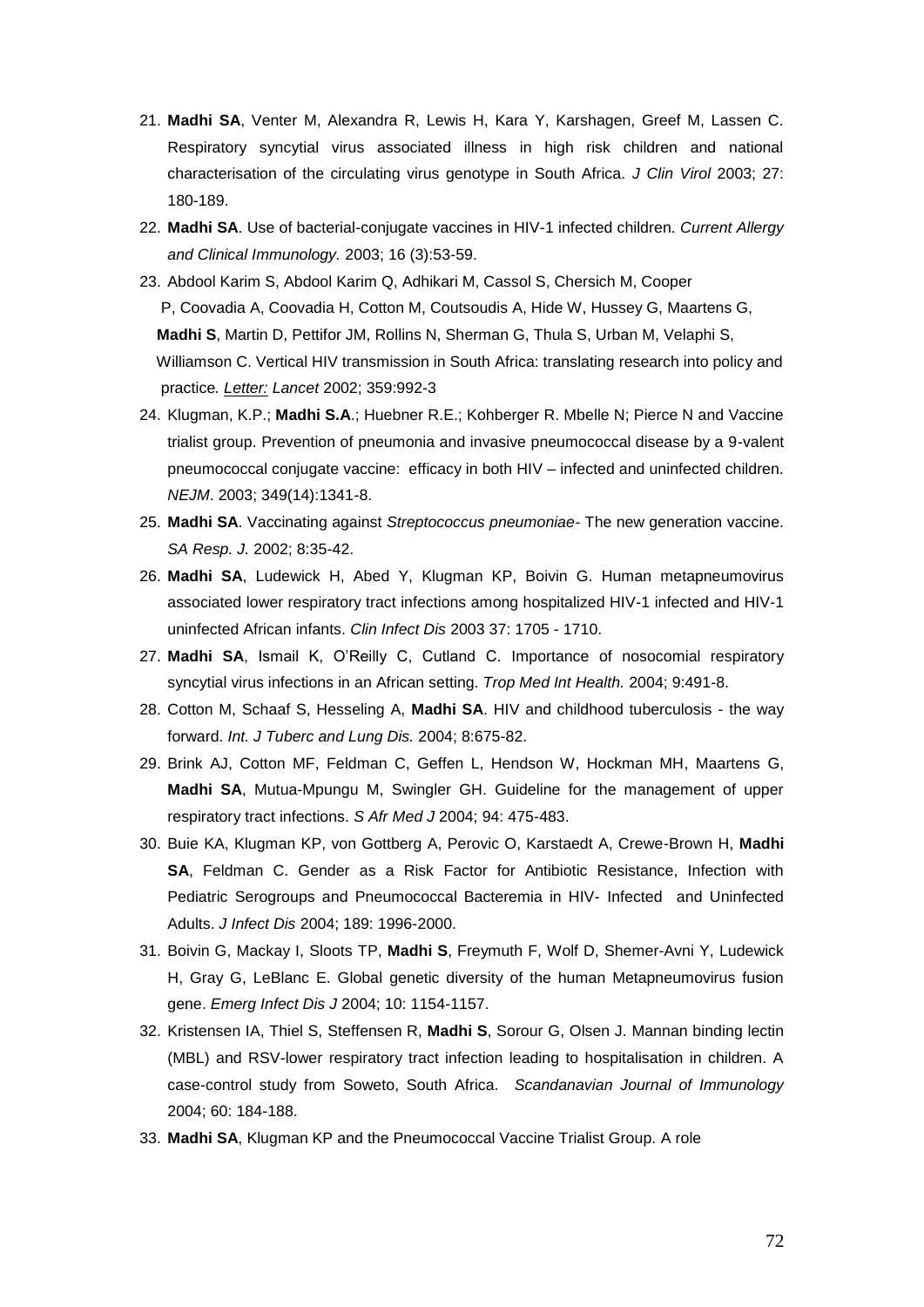for *Streptococcus pneumoniae* in virus-associated pneumonia. *Nature Medicine.* 2004; 10, 811-813. (additional data on e-journal).

- **34.** Martin M, Casellas J, **Madhi SA**, Urquhart T, Delport S, Ferrero F, Chamany S, Dayan G, Rose CE, Levine OS, Klugman KP, Feikin DR. Impact of *Haemophilus influenzae* Type b Conjugate Vaccine in South Africa and Argentina: Lessons for Estimating Impact in Low-Income Countries. *Pediatr Infect Dis J.* 2004; 23: 842-847.
- **35.** Klugman KP, **Madhi SA**. Oral antibiotics for the treatment of severe pneumonia in children. *Lancet* 2004; 364: 1104-1105.
- 36. Belshe RB, Newman FK, Anderson EL, Wright PF, Karron RA, Tollefson S, Henderson FW, Cody Meissner H, **Madhi S**, Roberton D, Marshall H, Loh R, Sly P, Murphy B, Tatem JM, Randolph V, Hackell J, Gruber W, Tsai TF. Evaluation of Combined Live Attenuated Respiratory Syncytial Virus and Parainfluenza 3 Virus Vaccines in Infants and Young Children. *J Infect Dis*. 2004; 190: 2096-2103.
- 37. **Madhi SA,** Heera JR, Kuwanda L, Klugman KP. Procalcitonin and C-reactive protein estimations improve the specificity of pneumococcal conjugate vaccine efficacy estimates against pneumonia. *PLosMedicine.* 2005: e38.
- 38. **Madhi SA,** Cutland C, Kuwanda L, Klugman KP. The impact of a 9-valent pneumococcal conjugate vaccine on the public health burden of pneumonia in HIV infected and uninfected children. *Clin Infect Dis* 2005; 40:1511-1518
- 39. **Madhi SA**, Kuwanda L, Cutland C, Holm A, Käyhty H, Klugman KP. Quantitative and qualitative antibody response to pneumococcal conjugate vaccine among African HIV infected and uninfected children. *Ped Infect Dis J* 2005; 24: 410-416.
- 40. Cherian T, Mulholland KE, Carlin JB, Ostensen H, Amin R, de Campo M, Greenberg D, Lagos R, Lucero M, **Madhi SA**, O'Brien KL, Obaro S, Steinhoff MC and the W.H.O. Radiology Working Group. Standardised Interpretation of Paediatric Chest Radiographs for the Diagnosis of Pneumonia in Epidemiological Studies. *Bulletin of WHO* 2005; 83: 353-359.
- 41. Zar HJ, Jeena P, Argent A, Gie R, **Madhi SA**. Diagnosis and Management of Community Acquired Pneumonia in Childhood – South African Thoracic Society guidelines. *S Afr Med J* 2005; 95: 977-81, 984-90.
- 42. Ludewick HP, Abed Y, van Niekerk N, Klugman KP, Boivin G and **Madhi SA**, Genetic variability of the human metapneumovirus in South Africa. *Emerg Infect Dis J.* 2005; 11: 1074-8.
- 43. **Madhi SA**, Kuwanda L, Saarinen L, Cutland C, Mothupi R, Käyhty H, Klugman KP. Immunogenicity and effectiveness of *Haemophilus influenzae* type b conjugate vaccine in HIV infected and -uninfected African children. *Vaccine* 2005; 23: 5517-5525.
- 44. **Madhi SA**, Kohler M, Kuwanda L; Cutland C; Klugman KP. Usefulness of C-reactive protein to define pneumococcal conjugate vaccine efficacy in the prevention of pneumonia. *Pediatr Infect Dis J* 2006; 25: 30-36.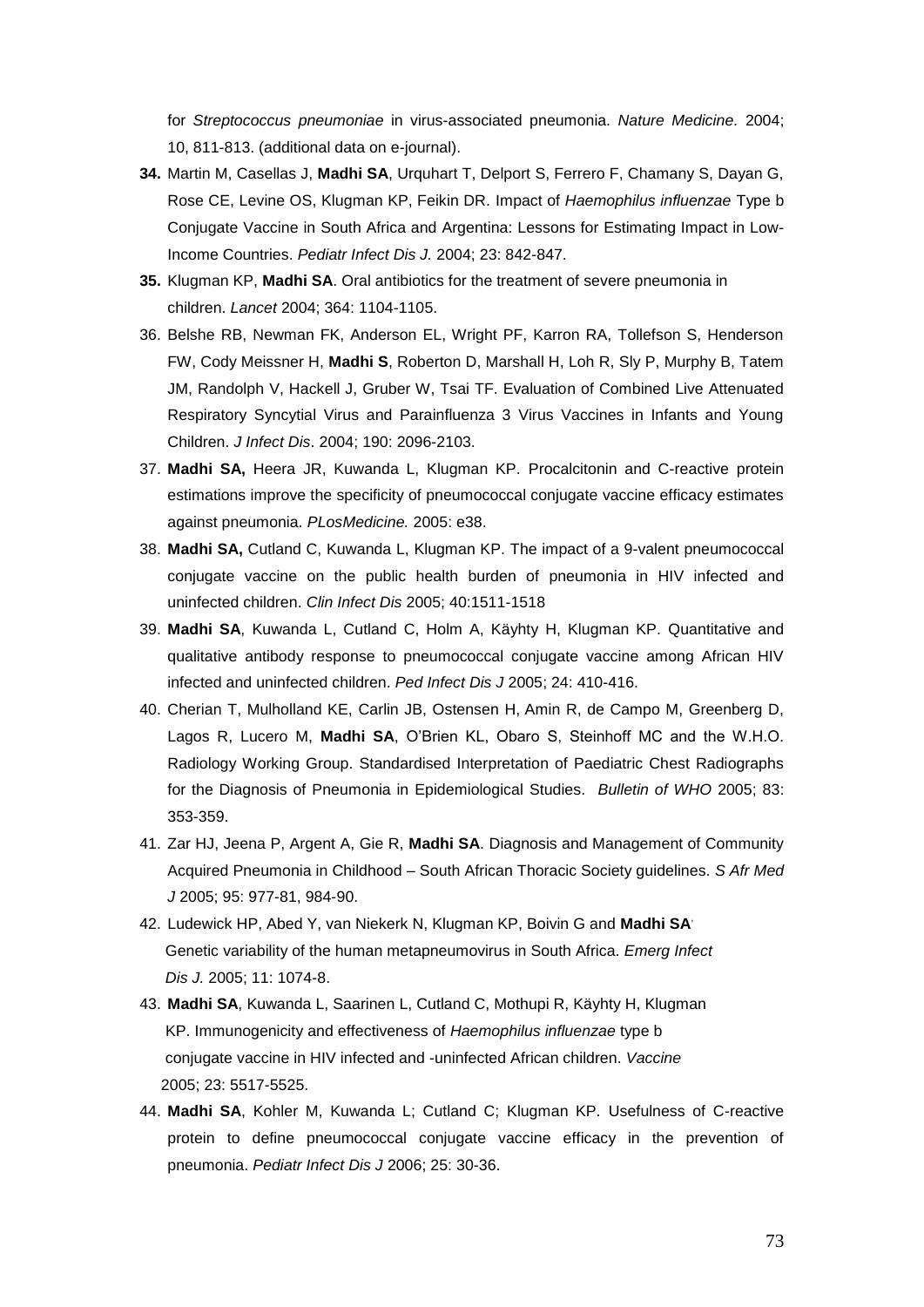- *45.* Wright PF, Karron RA, **Madhi SA**, Treanor JJ, King JC, O'Shea A, Ikizler MR, Zhu Y, Collins PL, Cutalnd C, Randolph VB, Deatly A, Gruber WC, Murphy BR. The interferon antagonist NS2 protein of respiratory syncytial virus is an important virulence determinant for humans *J.Infect Dis.*2006; 193:573-81.
- 46. Van Rie A, **Madhi SA**, Heera JR, Meddows-Taylor S, Wendelboe AM, Anthony F, Violari A, Tiemessen CT. Influence of intrauterine exposure to Human Immunodeficiency Virus on infant interferon gamma production to BCG and *Mycobacterium tuberculosis* antigens. *Clin Vaccine Immunol .*2006; 13:246-252*.*
- 47. **Madhi SA**, Cutland C, Zhu Y, Hackell JG, Newman F, Blackburn N, Murphy BR, Belshe RB, Karron RA, Deatly A, Gruber WC, Wright PF. Transmissibility, infectivity and immunogenicity of a live human parainfluenza type 3 virus vaccine (HPIV3*cp*45) among susceptible infants and toddlers. *Vaccine.* 2006; 24: 2432-2439.
- 48. **Madhi SA**, Ludewick H, Kuwanda L, van Niekerk N, Cutland C, Little T, Klugman KP. Pneumococcal co-infection with human metapneumovirus. *Journal of Infectious Diseases.* 2006; 193:1236-43.
- 49. **Madhi SA**, Kuwanda L, Cutland C, Klugman KP. Five-year cohort study of hospitalization for respiratory syncytial virus associated lower respiratory tract infection in African children. *J Clin Virology* 2006; 36: 215-21*.*
- *50.* Levine OS, O'Brien KL, Knoll M, Adegbola RA, Black S, Cherian T, Dagan R, Goldblatt D, Grange A, Greenwood B, Hennessy T, Klugman K, **Madhi SA**, Mulholland K, Nohynek H, Santosham M, Saha SK, Scott AJ, Sow S, Whitney C, Cutts F. Pneumococcal vaccination in developing countries. *Lancet* 2006; 367: 1880-2.
- 51. von Gottberg A, de Gouveia L, **Madhi SA**, du Plessis M, Quan V, Soma K, Huebner R, Flannery B, Schuchat A, Klugman KP and the Group for Enteric, Respiratory and Meningeal Disease Surveillance in South Africa (GERMS-SA) Impact of conjugate Haemophilus influenzae type b (Hib) vaccine introduction in South Africa. *Bulletin of WHO* 2006; 84:811-818.
- 52. Obaro S, **Madhi SA**. Pneumonia Vaccines and Childhood Pneumonia: Are we winning, refining or redefining? *Lancet Infect Dis* 2006; 6:150-161.
- 53. Zar H, **Madhi SA.** Childhood pneumonia- Progress and Challenges**.** *S. Afr Med J.*2006; 96:890-900.
- 54. **Madhi SA**, Adrian P, Kuwanda L, Jassat W, Jones S, Little T, Soininen A, Cutland C, Klugman KP. Long-term immunogenicity and efficacy of a 9-valent conjugate pneumococcal vaccine in human immunodeficient virus infected and non-infected children in the absence of a booster dose of vaccine. *Vaccine* 2007; 25: 2451-7.
- 55. **Madhi SA,** Klugman KP Sensitivity of "radiographically confirmed pneumonia" in measuring the burden of pneumococcal pneumonia prevented by conjugate pneumococcal vaccines: Is there space for improvement? *Vaccine* 2007; 25: 2413-9.
- 56. **Madhi SA**, Ludewick H, Kuwanda L, van Niekerk N, Cutland C, Klugman KP. Epidemiology of severe human metapneumovirus lower respiratory tract infection in an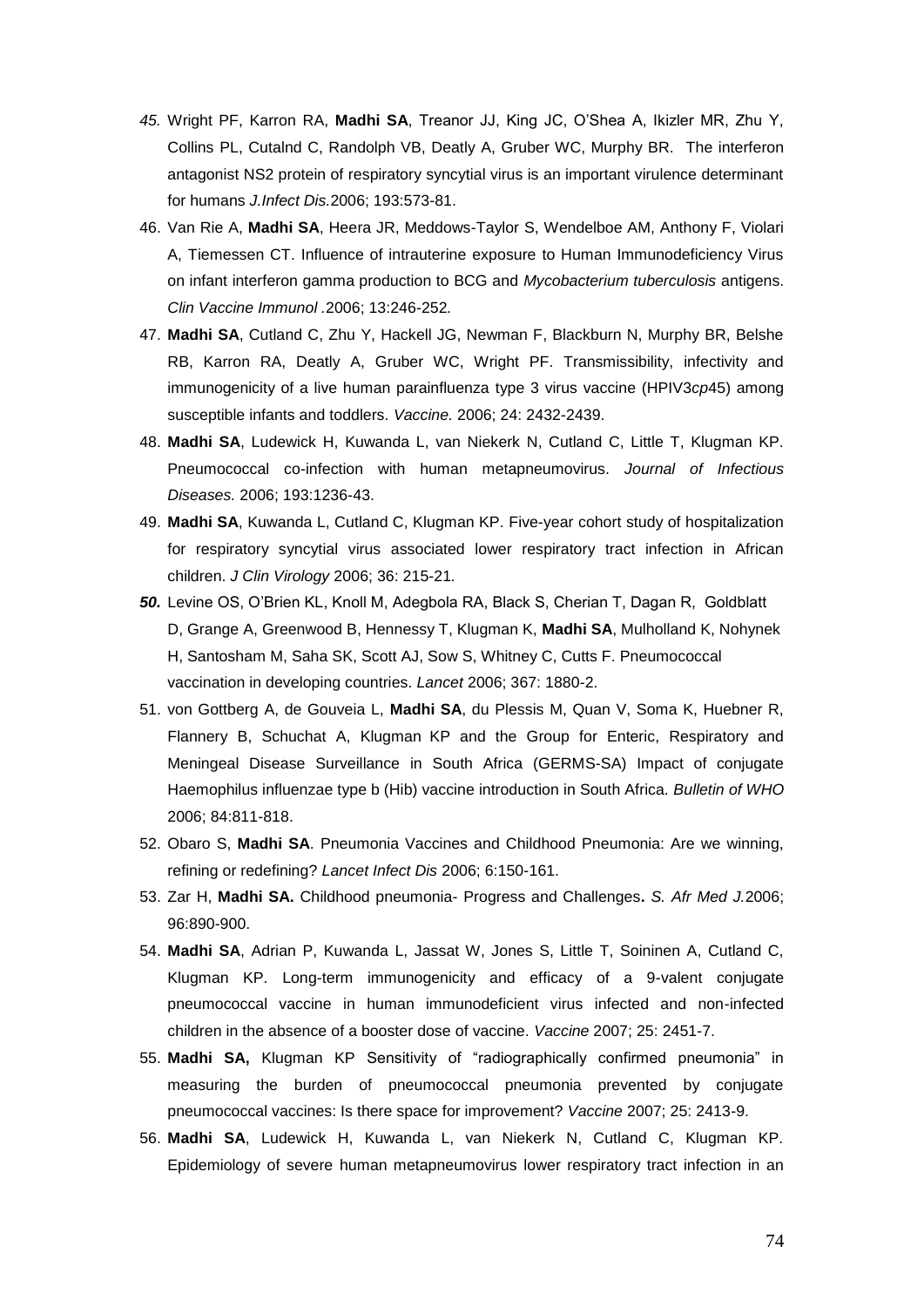area with a high prevalence of human immunodeficiency virus type-1 infection. *Pediar Infect Dis J.* 2007; 26: 693-9.

- 57. Siber GR, Chang I, Baker S, Fernsten P, Kate O'Brien K, Santosham M, Klugman KP, **Madhi SA**, Paradiso P, Kohberger R. Estimating the Protective Concentration of Anti-Pneumococcal Capsular Polysaccharide Antibodies. *Vaccine.* 2007; 25: 3 816-26.
- 58. **Madhi SA**, Adrian P, Kuwanda L, Cutland C, Albrich WC, Klugman KP. Long-term effect of pneumococcal conjugate vaccine on nasopharyngeal colonization by *Streptococcus pneumoniae*--and associated interactions with *Staphylococcus aureus* and *Haemophilus influenzae* colonization--in HIV-Infected and HIV-uninfected children. *J Infect Dis.* 2007; 196: 1 662-6.
- 59. Albrich WC, **Madhi SA**, Lafond KE, Klugman KP. Herd immunity after pneumococcal conjugate vaccination. *Lancet.* 2007; 370: 218-9.
- *60.* Klugman KP**, Madhi SA,** Feldman C. HIV and Pneumococcal Disease. *Curr Opin Infect Dis* 2007; 20: 11-15.
- 61. Klugman KP, **Madhi SA.** Pneumococcal vaccines and flu preparedness. *Science* 2007; 316: 49-50.
- 62. Cooper PA, **Madhi SA**, Huebner RE, Mbelle N, Abdool Karim SS, Kleinschmidt I, Forrest BD, Klugman KP. Apnea and its possible relationship to immunization in expremature infants. *Vaccine* 2008; 26: 3410-3.
- 63. Edginton ME, Rakgokong L, Verver S, **Madhi SA**, Koornhof HJ, Wong ML, Hodkinson HJ. Tuberculosis culture testing at a tertiary care hospital: options for improved management and use for treatment decisions. *Int J Tuberc Lung Dis*. 2008; 12: 786-91.
- 64. Zar HJ, Madhi SA. Pneumococcal conjugate vaccine: A health priority. *S Afr Med J* 2008 June
- 65. Green RJ, Feldman C, Schoub B, Richards GA, **Madhi SA,** Zar HJ, Lalloo U. Influenza guideline for South Africa- update 2008. *S Afr Med J* 2008; 98: 224-30.
- 66. **Madhi SA**, Levine OS; Hajjeh R, Mansoor OD, Cherian T. Vaccines to prevent pneumonia and improve child survival. *Bulletin of WHO* 2008; 86: 365-372 .
- 67. **Madhi SA**, Whitney C, Nohynek H. Lessons learned from Clinical Trials Evaluating Pneumococcal Conjugate Vaccine Efficacy against Pneumonia and Invasive Disease. *Vaccine*, 2008; 26, (Suppl 2), B9-B15*.*
- *68.* Klugman KP, **Madhi SA,** Albrich W. Novel approaches to the diagnosis of *Streptococcus pneumoniae* as a cause of community acquired pneumonia. *Clin Infect Dis.* 2008; 47 (Suppl 3) S202-6.
- 69. M**adhi SA**, Schoub B, Klugman KP. Interaction between influenza virus and *Streptococcus pneumoniae* in the aetiology of severe pneumonia. *Expert Review of Respiratory Medicine* 2008; 2; 663-672.
- 70. Zar H, **Madhi SA**. Pneumococcal conjugate vaccine- advancing child health in South Africa. *South African Journal of Child Health.* 2008; 2: 94-95.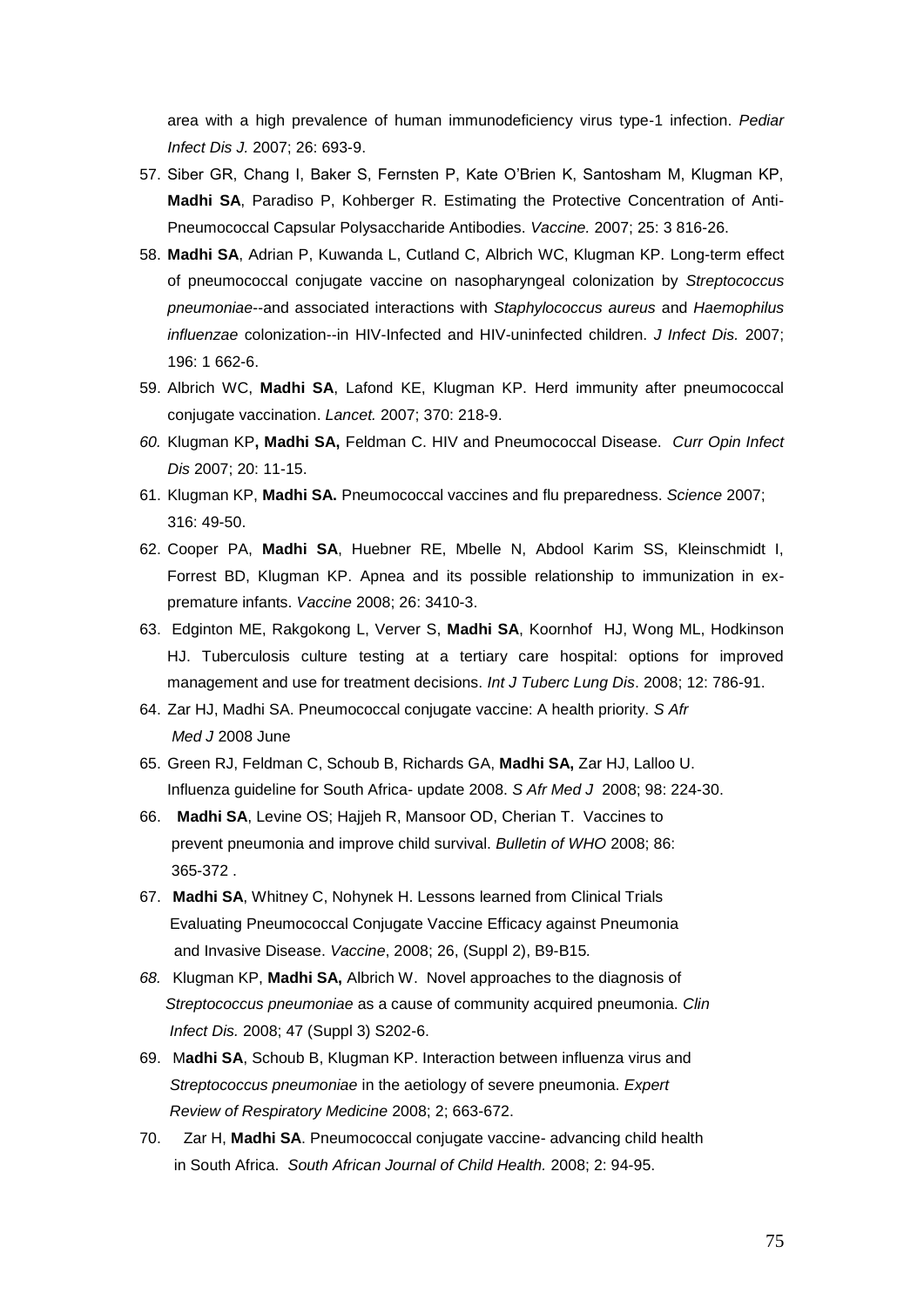- 71.du Plessis M, von Gottberg A, Madhi SA, Hattingh O, de Gouveia L, Klugman KP for the Group for Enteric, Respiratory and Meningeal Disease Surveillance in South Africa (GERMS-SA). Prevalence of serotype 6C among invasive pneumococcal isolates previously identified as serotype 6A in South Africa. *Int J Antimicrob Agents*  2008 : 32S; S66–S70.
- 72. Violari A, Cotton M, Gibb D, Babiker A, Steyn J, **Madhi SA**, Jean-Philippe P and McIntyre J on behalf of the CHER Study Team. Antiretroviral therapy initiated before 12 weeks of age reduces early mortality in young HIV-infected infants: evidence from the Children with HIV Early Antiretroviral Therapy (CHER) Trial. *New Eng J Med* 2008; 359:2233-44.
- 73. Neto HB, Farhat CK, Tregnaghi MW, **Madhi SA**, Razmpour A, Palladino G, Small MG, Gruber WC, Forrest B on behalf of the D153-P504 LAIV Study Group. Efficacy and Safety of One and Two Doses of LAIV in Vaccine-Naive Children. *Pediat Infect Dis J.* 2009; 28: 365-71.
- 74**. Madhi SA**, Kuwanda L, Cutland C, Käyhty H, Klugman KP; Adrian P. Quantitative and qualitative anamnestic immune responses to pneumococcal conjugate vaccine in HIV-infected and -uninfected children 5 years post-vaccination. *J Infect Dis.* 2009; 199: 1168- 76.
- 75. Klugman KP, Chien YW, **Madhi SA.** Pneumococcal pneumonia and influenza: a deadly combination. Vaccine 2009; 27 Suppl 3. C9-C14
- 76. Steele D, Cunliffe N, Tumbo J, **Madhi SA**, De Vos B, Bouckenooghe A. Rotavirus Infection and Immunization in HIV-infected Children: A review. *J Infect Dis* 2009; 200 Suppl 1, S57-S62.
- 77. Cutland CL, **Madhi SA**, Zell ER, Kuwanda L, Laque M, Groome M, Gorwitz R, Thigpen M, Patel R, Velaphi SC, Adrian P, Klugman KP, Schuchat A, Schrag S and the PoPS trial team\* A phase III placebo-controlled, randomised trial evaluating the efficacy of chlorhexidine maternal-vaginal and neonate body wipes in reducing neonatal sepsis and vertical transmission of pathogenic bacteria in South Africa. *Lancet* 2009; 374:1909-1916.
- 78. Nohynek H, **Madhi SA**, Grijalva CG. Childhood bacterial respiratory diseases. *Pediatr Infectious Dis J.* 2009; 28: S127-S132.
- 79. Koornhof HF, Madhi SA, Feldman C, von Gottberg A, Klugman KP. A Century of South African Battles against Pneumococcus -The Captain of Death. Southern African J Epi and Infect 2009, 24: 7-19.
- 80. Mothibeli KM, du Plessis M, von Gottberg A, de Gouveia L, Adrian P, **Madhi SA**, Klugman KP for GERMS-SA (Group for Enteric, Respiratory and Meningeal Disease Surveillance in South Africa).An unusual pneumococcal sequence type is the predominant cause of serotype 3 invasive disease in South Africa. *J Clin Microbiology.* 2010. 48:184- 91.
- 81. Poolman JT, Frasch CE, Kayhty H, Lestrate P, **Madhi SA**, Henckaerts I. Evaluation of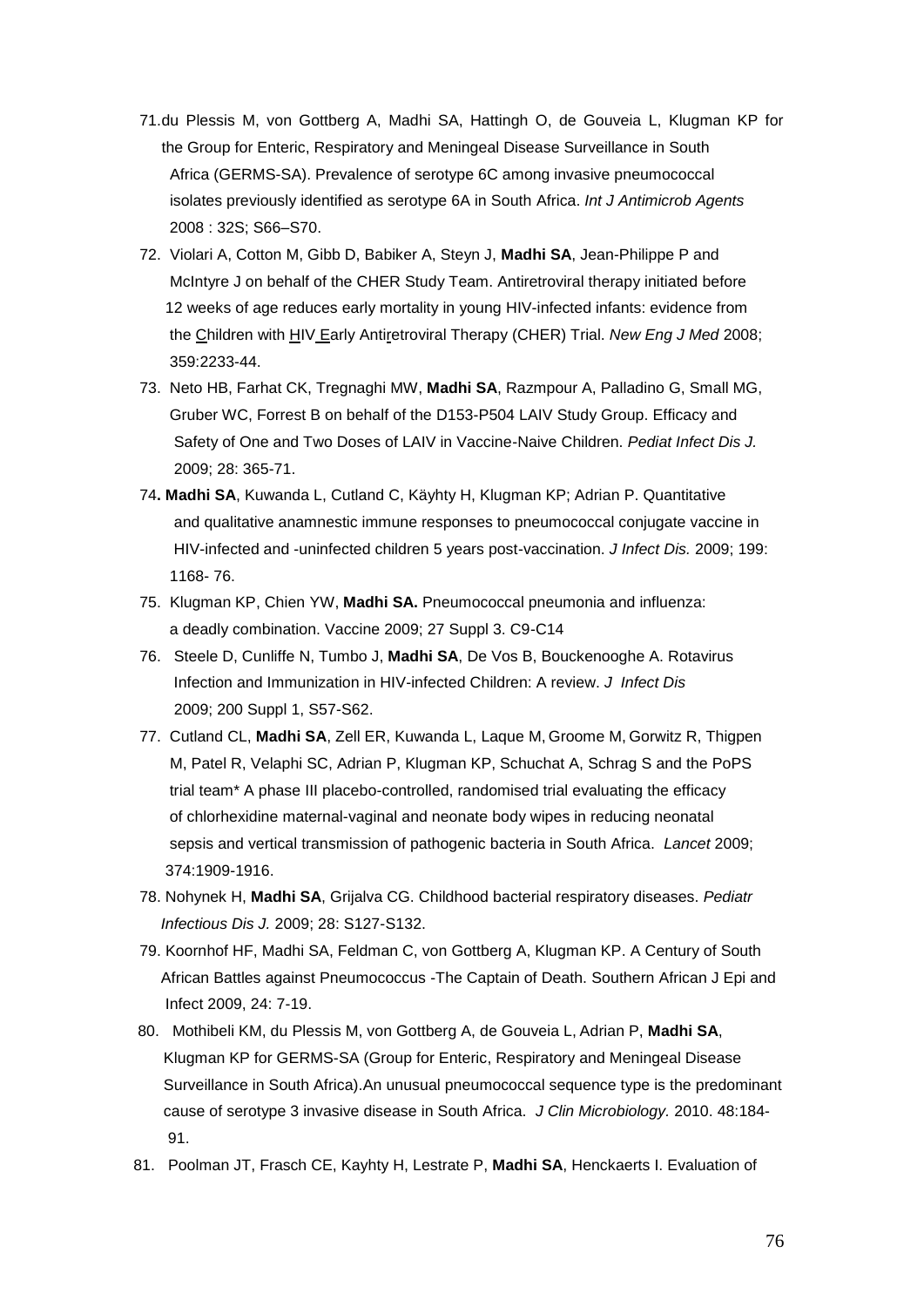pneumococcal polysaccharide immunoassays using 22F adsorption step with serum samples from infants vaccinated with conjugate vaccines. *Clin Vaccine Immunol*. 2010. 17: 134-42.

- 82. Mangtani P, Mulholland K, **Madhi SA**, Edmond K, O'Loughlin R, Hajjeh R.  *Haemophilus influenzae* type b disease in HIV-infected children: A review of the disease epidemiology and effectiveness of Hib conjugate vaccines. *Vaccine* 2010. 28: 1677-83.
- 83. **Madhi SA**, Cunliffe NA, Duncan SA, Witte D, Kirsten M, Louw C, Ngwira B, Victor JC, Gillard PH, Cheuvart BB, Han HH, Neuzil KM. Impact of Human Rotavirus Vaccine on Severe Gastroenteritis in African Infants. *New Eng J Medicine.* 2010. 362: 289-98.
- 84. Theodoratou E, Johnson S, Jhass A, **Madhi SA,** Clark A, Boschi-Pinto C, Bhopal S, Rudan I, Campbell H. The effect of *H*aemophilus *influenzae* type b and pneumococcal conjugate vaccines on childhood pneumonia incidence, severe morbidity and mortality. *International Journal of Epidemiology.* 2010. 39: i172:i185.
- 85. Nair H, Nokes JD, Gessner BD, Dherani M, **Madhi SA**, Singleton RJ, O'Brien KL, RocaA, Wright PF, Bruce N, Chandran A, Theodoratou E, Sutanto A, Sedyaningsih ER, NgamaM, Munywoki PK, Rudan I, Weber MW, Campbell H. Global Burden of Acute Lower Respiratory Infections due to Respiratory Syncytial Virus in Young Children. *Lancet.* 2010; 375: 1455-1465.
- 86. Hartley C; Pretorius K; Mohamed A; Laughton B; **Madhi SA**; Cotton MF; Steyn, B; Seedat S. Maternal postpartum depression and infant social withdrawal among human immunodeficiency virus (HIV) positive mother-infant dyads. *Psychol Health Med*. 2010; 15: 278-87.
- 87. Green RJ; Zar HJ; Jeena PM; **Madhi SA**; Lewis H. South African guideline for the diagnosis, management and prevention of acute viral bronchiolitis in children. *S Afr Med J;* 2010; 100: 322-5.
- 88. **Madhi SA**; Adrian P; Cotton MF; McIntyre JA; Jean-Philippe P; Meadows S; Nachman S; Kayhty H; Klugman KP; Violari A. Effect of HIV infection status and anti-retroviral treatment on quantitative and qualitative antibody responses to pneumococcal conjugate vaccine in infants. *J Infect Dis*; 2010: 202; 355: 61.
- 89. Moore D, Klugman KP, **Madhi SA**. Role of *Streptococcus pneumoniae* in hospitalization for acute community-acquired pneumonia associated with culture-confirmed *Mycobacterium tuberculosis* in children: A Pneumococcal Conjugate Vaccine Probe Study. *Pediatr Infect Dis J;* 2010: 29(12):1099-04.
- 90. Cohen C, Simonsen L, Kang JW, Miller M, McAnerney J, Blumberg L, Schoub B, **Madhi SA**, Viboud C. Influenza-related excess mortality in South African seniors, 1998- 2005. *Clin Infect Dis*; 2010: Dec 15;51(12):1362-9.
- 91. Kruczek A, Cutland C, **Madhi SA**. Review of the effect of maternal HIV infection on measles-susceptibility during early infancy: Implications for optimizing protection of the infant. *HIV Therapy.* 2010: 4; 471-482.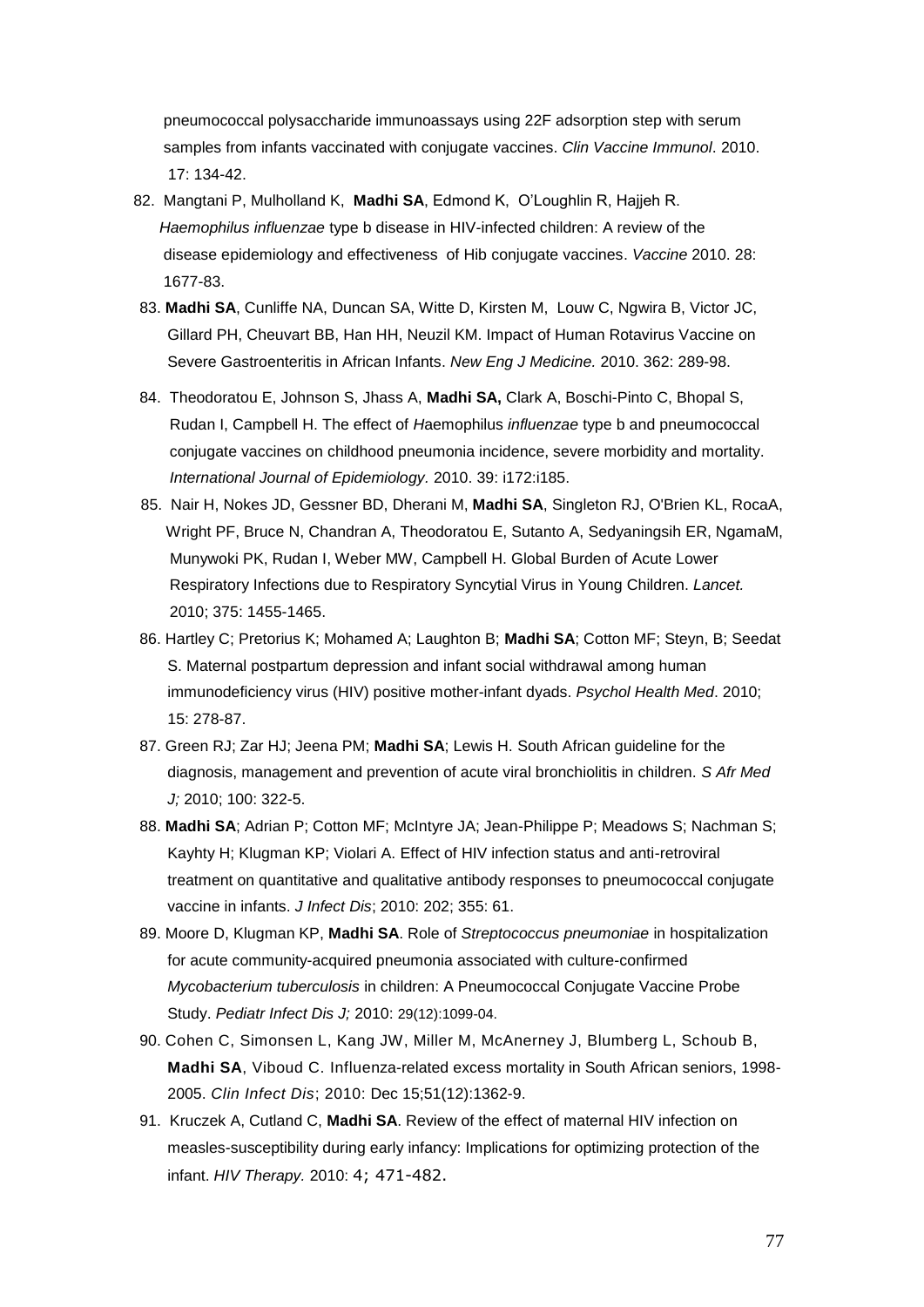- 92. Steele AD, **Madhi SA**, Louw CE, Bo P, Tumbo JT, Werner CM, De Vos B, Bicer C, Delem A, Han HH. Safety, reactogenicity and immunogenicity of human rotavirus vaccine RIX4414 in HIV-positive infants in South Africa. *Pediatr Infect Dis J*; 2011 Feb;30(2):125- 30.
- 93. **Madhi SA**, Maskew M, Koen A, Kuwanda L, Besselaar TG, Naidoo D, Cohen C; Cutland C, Sanne I. Trivalent inactivated influenza vaccine in African adults infected with human immunodeficient virus: double blind, randomised clinical trial of efficacy, immunogenicity and safety. *Clin Infect Dis*; 2011 Jan 1;52(1):128-37
- 94. Rouphael N, Steyn S, Bangert M, Sampson JS, Adrian P, **Madhi SA**, Klugman KP, Ades AW. Use of Two Pneumococcal Common Protein real-time PCR assays in healthy children colonized with *Streptococcus pneumoniae*. *Diag Microb Infect Dis*; 2011: 70: 215- 9.
- 95. Fairlie L, Beylis NC, Reubenson G, Moore DP, **Madhi SA**. [High prevalence of childhood](http://www.ncbi.nlm.nih.gov/pubmed/21269475)  [multi-drug resistant tuberculosis in Johannesburg, South Africa: a cross sectional study.](http://www.ncbi.nlm.nih.gov/pubmed/21269475) *BMC Infect Dis.* 2011. 11:28.
- 96. **Madhi SA,** Cutland C, Jones S, Groome M, Ortiz E. [Immunogenicity and safety of an](http://www.ncbi.nlm.nih.gov/pubmed/21678741)  [acellular pertussis, diphtheria, tetanus, inactivated poliovirus, Hib-conjugate combined](http://www.ncbi.nlm.nih.gov/pubmed/21678741)  [vaccine \(Pentaxim\) and monovalent hepatitis B vaccine at 6, 10 and](http://www.ncbi.nlm.nih.gov/pubmed/21678741) 14 weeks of age in [infants in South Africa.](http://www.ncbi.nlm.nih.gov/pubmed/21678741) *S Afr Med J.* 2011 Feb;101(2):126-31.
- 97. Webster J, Theodoratou E, Nair H, Seong AC, Zgaga L, Huda T, Johnson HL, **Madhi S**, Rubens C, Zhang JS, El Arifeen S, Krause R, Jacobs TA, Brooks AW, Campbell H, Rudan I. [An evaluation of emerging vaccines for childhood pneumococcal pneumonia.](http://www.ncbi.nlm.nih.gov/pubmed/21501444) *BMC Public Health.* 2011 Apr 13;11 Suppl 3:S26.
- 98. Madzivhandila M, Adrian PV, Cutland CL, Kuwanda L, Schrag SJ, **Madhi SA**. [Serotype](http://www.ncbi.nlm.nih.gov/pubmed/21445302)  [distribution and invasive potential of group B streptococcus isolates causing disease in](http://www.ncbi.nlm.nih.gov/pubmed/21445302)  [infants and colonizing maternal-newborn dyads.](http://www.ncbi.nlm.nih.gov/pubmed/21445302) *PLoS One*. 2011 Mar 21;6(3):e17861.
- 99. **Madhi SA**, Mitha I, Cutland C, Groome M, Santos-Lima E. [Immunogenicity and safety of](http://www.ncbi.nlm.nih.gov/pubmed/21289531)  [an investigational fully liquid hexavalent combination vaccine versus licensed](http://www.ncbi.nlm.nih.gov/pubmed/21289531)  [combination vaccines at 6, 10, and 14 weeks of age in healthy South African infants.](http://www.ncbi.nlm.nih.gov/pubmed/21289531) *Pediatr Infect Dis J.* 2011 Apr;30(4):e68-74.
- 100. Nunes MC, von Gottberg A, de Gouveia L, Cohen C, Moore DP, Klugman KP, **Madhi SA.** The impact of antiretroviral treatment on the burden of invasive pneumococcal [disease in South African children: a time series analysis.](http://www.ncbi.nlm.nih.gov/pubmed/21178754) *AIDS.* 2011 Feb 20;25(4):453- 62.
- 101. Kasambira TS, Shah M, Adrian PV, Holshouser M, **Madhi SA,** Chaisson RE, Martinson NA, Dorman SE. QuantiFERON®-TB Gold In-Tube for the detection of *Mycobacterium tuberculosis* infection in children with household tuberculosis contact. *Int J Tuberc Lung Dis*; 2011: 15(5):628–634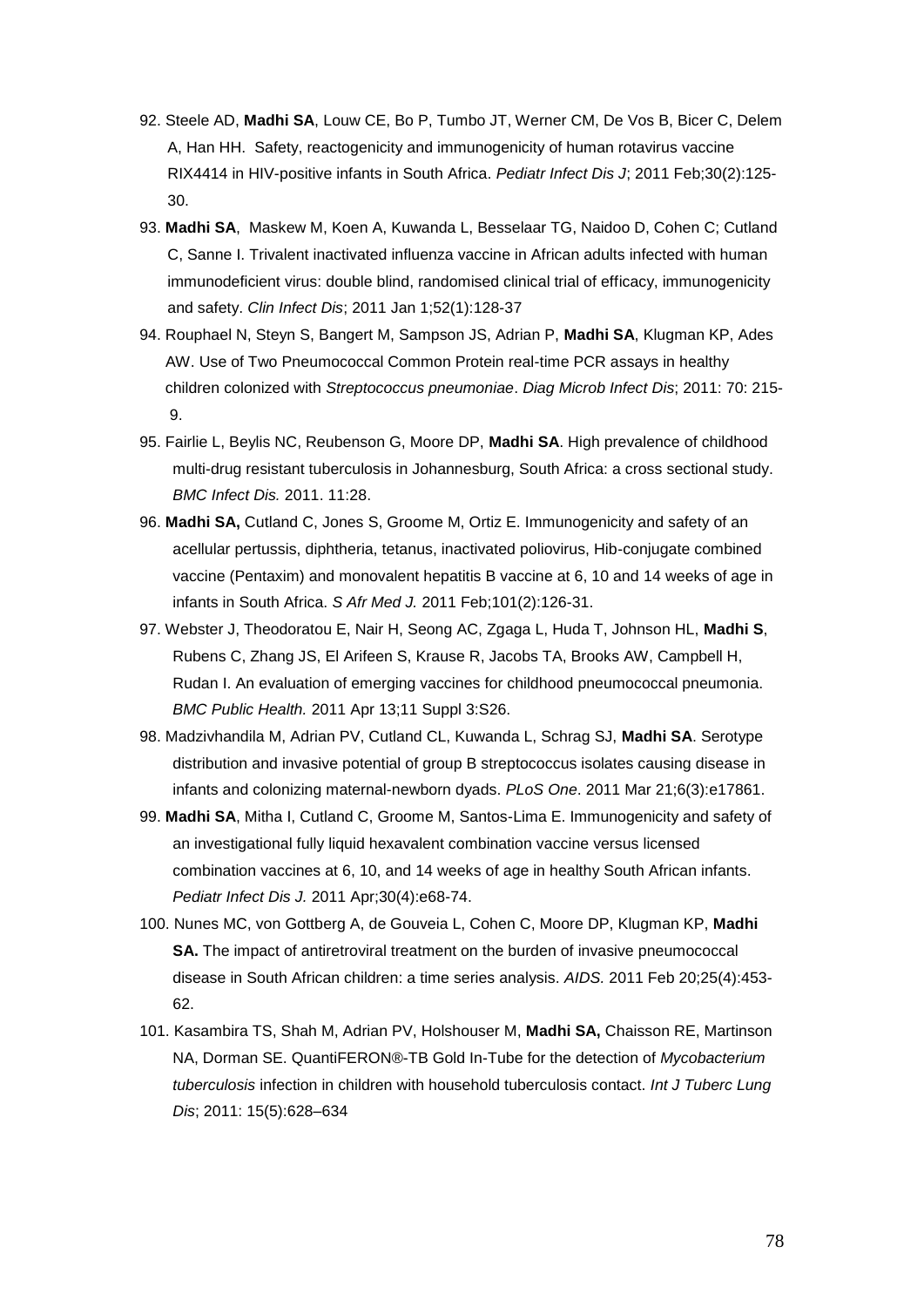- 102. **Madhi SA**, Nachman S, Violari A, Kim S, Cotton MF, Bobat R, Jean-Philippe P, McSherry G, Mitchell C; P1041 Study Team. [Primary isoniazid prophylaxis against](http://www.ncbi.nlm.nih.gov/pubmed/21732834)  [tuberculosis in HIV-exposed children.](http://www.ncbi.nlm.nih.gov/pubmed/21732834) *N Engl J Med*. 2011 Jul 7;365(1):21-31.
- 103. Klugman KP, **Madhi SA**, Adegbola RA, Cutts F, Greenwood B, Hausdorff WP. Timing of serotype 1 pneumococcal disease suggests the need for evaluation of a booster dose. Vaccine 29 (2011) 3372–3373
- 104. Rees H, **Madhi SA**. Will the Decade of Vaccines mean business unusual? *Lancet*; 2011; 378: 382-5.
- 105. Visser A, Moore DP, Whitelaw A, Lowman W, Kantor G, Hoosen A, **Madhi SA**, Brink A, van den Bergh D, Devenish L, Moodley P, Apalata T, Duse AG, Gelband H. Part VII. Antibiotic Resistance Interventions: Part VII. *S. Afr Med J.* 2011; 101 (8): 587-95.
- 106. Nunes M, **Madhi SA.** Review on the safety and immunogenicity of PCV-13 in infants and toddlers. *Exp Rev Vaccines*, 2011; 10; 951-979.
- 107. Plotkin S, Liese J, **Madhi SA**, Oritz E. A DTaP-IPV/PRP-T vaccine (Pentaxim™): A review of 16 years of clinical experience. *Exp Rev Vaccines*, 2011; 10; 975-999.
- 108. Hainline C, Taliep R, Sorour G, Nachman S, Rabie H, Dobbels E, Janse van Rensburg A, Cornell C, Violari A, **Madhi SA** and Cotton MF. Early antiretroviral therapy reduces the incidence of otorrhea in a randomized study of early and deferred antiretroviral therapy: Evidence from the Children with HIV Early Antiretroviral Therapy (CHER). *BMC Research* Notes; MS : 1985179335553860
- 109. Punpanich W; Groome M; Muhe L; Qazi SA; **Madhi SA.** Systematic review on the etiology and antibiotic treatment of pneumonia in HIV-infected children. *Pediatr Infect Dis J;* 2011; 30 (10): e192-202.
- 110. Nair H, Brooks AW, Katz M, Roca A, Berkley JA, **Madhi SA,** Simmerman JM, Gordon A, Sato M, Howie S, Krishnan A, Ope M, Lindblade KA, Carosone-Link P, Lucero M, Ochieng W, Kamimoto L, Dueger E, Bhat N, Vong S, Theodoratou E, Chittaganpitch M, Chimah O, Balmaseda A, Buchy P, Harris E, Evans V, Katayose M, Gaur B, O'Callaghan-Gordo C, Goswami D, Arvelo W, Venter M, Briese T, Tokarz R, Widdowson M A, Mounts AW, Breiman RF, Feikin DR, Klugman KP, Olsen SJ, Gessner BD, Wright PF, Rudan I, Broor S, Simoes EA, Campbell H. The global burden of respiratory infections due to seasonal influenza in 2 young children: a systematic review and metaanalysis. *Lancet*; 2011; 378: 1917-30.
- 111. Rabie H, Violari A, Duong T, **Madhi SA**, Josipovic D, Innes S, Dobbels E, Lazarus E, Panchia R, Babiker AG, Gibb DM, Cotton MF for the CHER team. Early antiretroviral treatment reduces risk of bacille Calmette-Guérin immune reconstitution adenitis. *Int J Tuberc Lung Dis*; 2011 15(9):1–7.
- 112. **Madhi SA**, Violari A, Klugman KP, Lin G, McIntyre JA, Gottberg AV, Jean-Philippe P, Cotton MF, Adrian P on behalf of the CIPRA 4 team. Inferior quantitative and qualitative immune responses to pneumococcal conjugate vaccine in infants with nasopharyngeal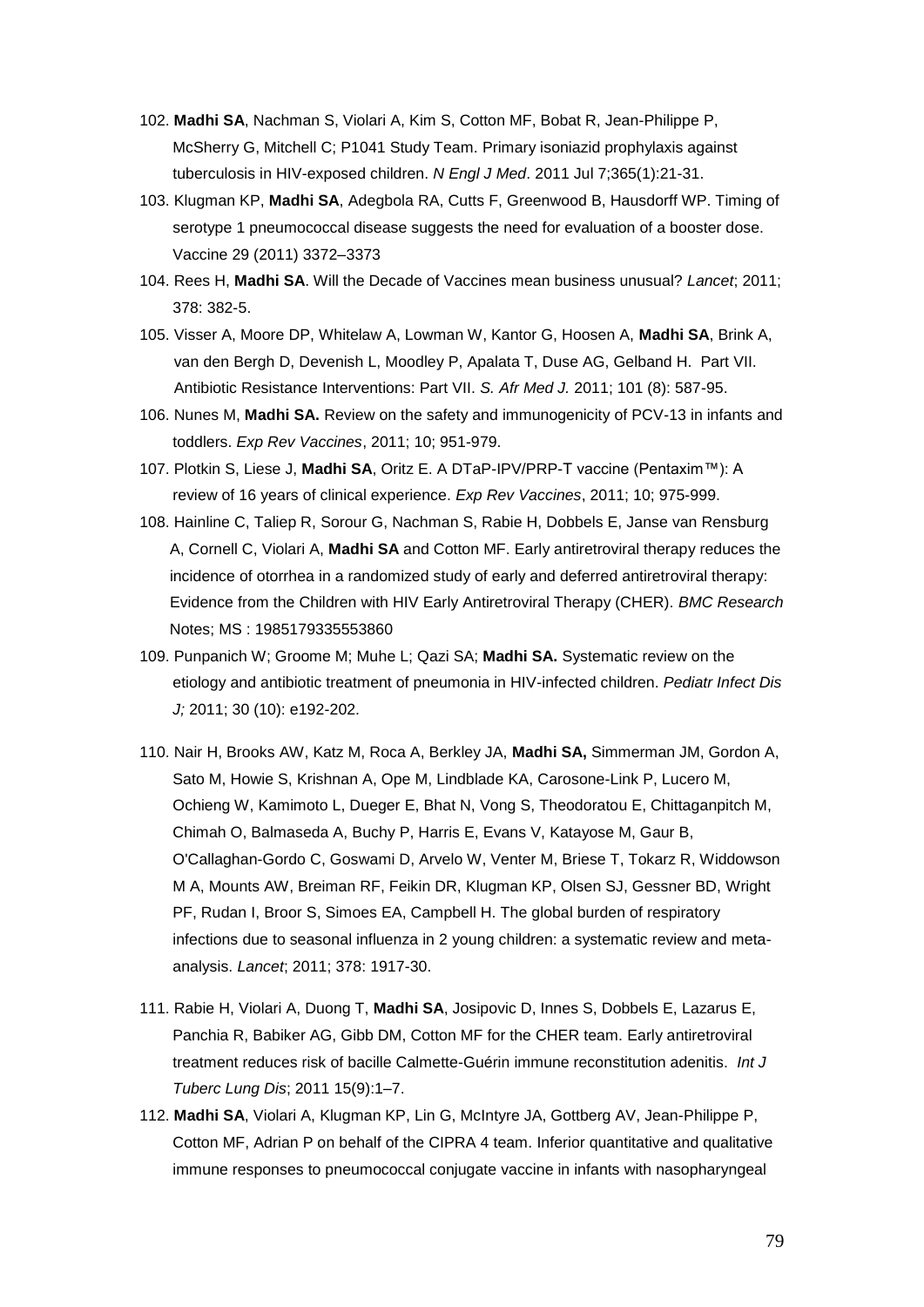colonization by *Streptococcus pneumoniae* during the primary series of immunization. *Vaccine;* 2011*.* 29 (40) :6994-7001.

- 113. Shah M. Kasambira TS, Adrian PV, **Madhi SA**, Martinson NA, Dorman SE. Longitudinal Analysis of QuantiFERON-TB Gold In-Tube in Children with Adult Household Tuberculosis Contact in South Africa: A Prospective Cohort Study. *PLoS One;* 2011; 6: e26787.
- 114. Nunes M, von Gottberg A, de Gouveia L, Cohen C, Kuwanda L, Karstaedt A S, Klugman KP, Madhi SA. Persistent high burden of invasive pneumococcal disease in South African HIV-infected adults in the era of an antiretroviral treatment program.  *PlosOne;* 2011: 11: e27929
- 115. Groome M, **Madhi SA**. Five-year Cohort Study on the Burden of Hospitalisation for Acute Diarrhoeal Disease in African HIV-infected and HIV-uninfected Children: Potential Benefits of Rotavirus Vaccine. *Vaccine* . 2012; 30(Suppl1): A173-8.
- 116. **Madhi SA**, Kirsten M, Louw C, Bos P, Aspinall S, Bouckenooghe A, Neuzil KM, Steele AD. Efficacy and immunogenicity of two or three dose rotavirus-vaccine regimen in South African children over two consecutive rotavirus-seasons: a randomized, doubleblind, placebo-controlled trial*. Vaccine*. 2012; 30(Suppl1): A44-51.
- 117. Nunes MC, **Madhi SA**. Review: Safety, immunogenicity and efficacy of pneumococcal conjugate vaccine in HIV-infected individuals. *Human Vacc Immuno.* 2012 ; 8(2): 161-73.
- 118. **Madhi SA**, Cutland C, Jones S, Groome M, Ortiz E. One-year post-primary antibody persistence and booster immune response to a DTaP-IPV//PRP~T Vaccine (Pentaxim<sup>®</sup>) given at 18-19 months of age in South African children primed at 6, 10 & 14 weeks of age with the same vaccine. *S Afr Med J. 2011; 101: 879-883*.
- 119. Groome MJ, Albrich WC, Wadula J, Khoosal M, **Madhi SA**. Community-onset *Staphylococcus aureus* bacteraemia in hospitalised African children: high incidence in HIV-infected children and high prevalence of multidrug resistance. *Pediatr Int Child Health*. 2012; 32(3): 140-6.
- 120. Son M, Weiser J, Shchepetov M, Adrian P, **Madhi SA**, de Gouveia L, von Gottberg A, Klugman K and Dawid S. Conserved Mutations in the Pneumococcal Bacteriocin Transporter Gene, blpA, Results in a Complex Population Consisting of Producers and Cheaters. *mBio* 2011; 2(5): e00179-11.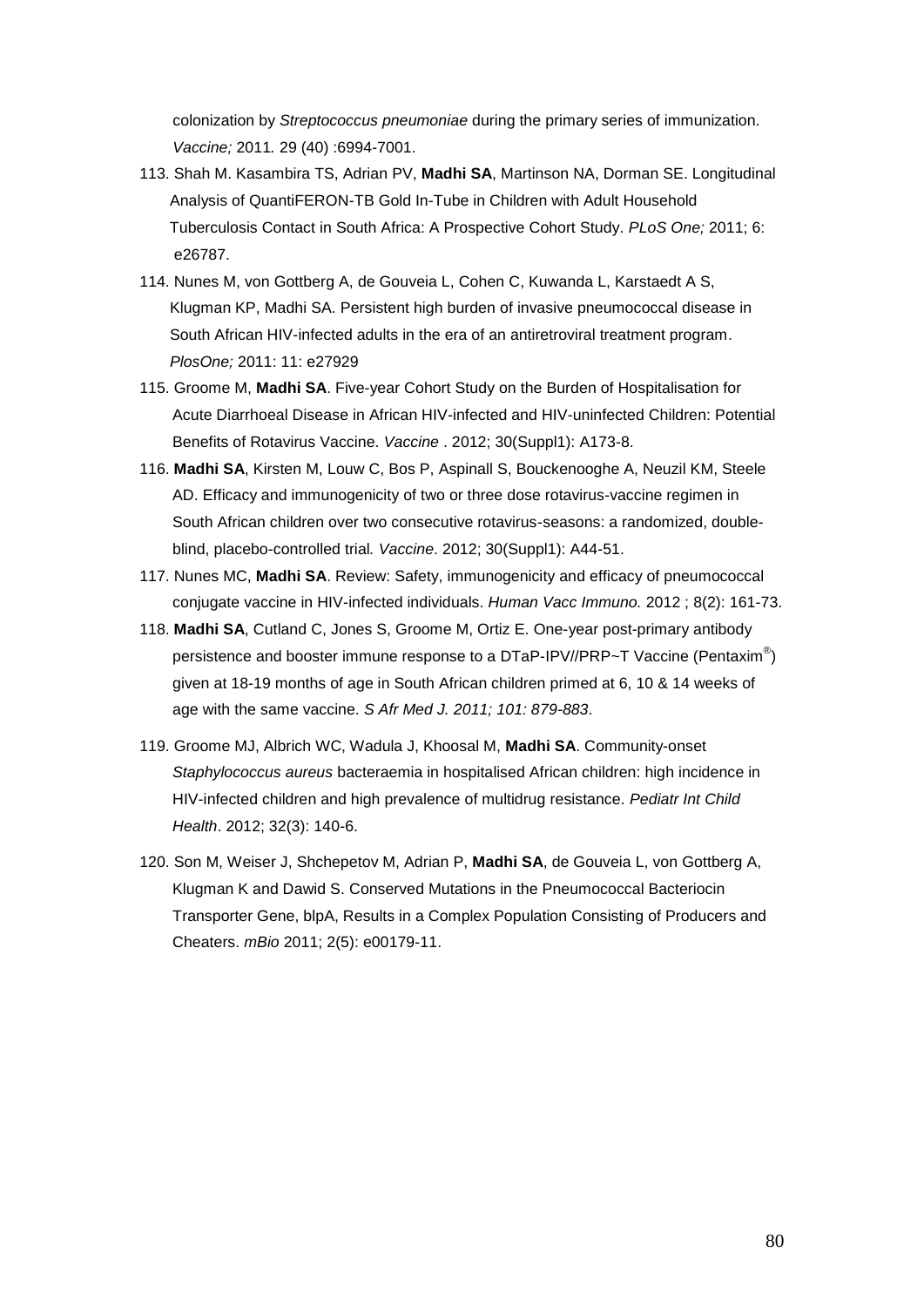- 121. Wiysonge CS, Armah GE, **Madhi SA,** Were F, Kitaka SB, Akoua-Koffi C, et al. The African Vaccine-Preventable Diseases Network: a vaccine advocacy initiative. *Pan Afr Med J.;* 2011; 8: 24.
- 122. Jaspan HB, Myer L, **Madhi SA**, Violari A, Gibb G, Stevens WS, Dobbels E, and Cotton MF. Utility of clinical parameters to identify HIV infection in infants below ten weeks of age in South Africa: a prospective cohort study. *BMC Pediatrics*. 2011; 11:104.
- 123. Nzenze S, Klugman KP, **Madhi SA**. The potential impact of the 13-valent conjugate pneumococcal vaccine on antibiotic resistance in pneumococci. *South Afr J Epidemiol Infect* 2011;26(4)(Part II):253-258.
- 124. Schrag S, Baker C, Beall B, Boslego J, Carlone G, Klugman KP, **Madhi SA**, McGee L, Messonnier N, Neuzil K, Schuchat A, Romero-Steiner S, Verani J, Whitney C, Zaidi A (2011). Group B streptococcal vaccine for resource-poor countries. *Lancet*, 2011; 378 pp. 11 - 12.
- 125. Visser A, Moore DP, Whitelaw A, Lowman W, Kantor G, Hoosen A, **Madhi SA**, Brink A, van den Bergh D, Devenish L, Moodley P, Apalata T, Duse AG, Gelband H. Part V: Interventions against antimicrobial resistance*. S. Afr Med J;* 2011: 101 (8 Pt2): 587-95.
- 126. Albrich WC, **Madhi SA**, Adrian PV, van Niekerk N, Mareletsi T, Cutland C, Wong M, Khoosal M, Karstaedt A, Zhao P, Deatly A, Sidhu M, Jansen KU, Klugman KP. Use of a rapid test of pneumococcal colonization density to diagnose pneumococcal pneumonia. *Clin Infect Dis*, 2012; 54:601-9.
- 127.von Gottberg A, Cohen C, Whitelaw A, Chhagan M, Flannery B, Cohen AL, de Gouveia L, du Plessis M, **Madhi SA**, Klugman KP. Invasive disease due to *Haemophilus influenzae* type b ten years after routine vaccination in South Africa, 2003-2009. *Vaccine;* ; 2012: 30: 565-71.
- 128. Robertson A, Firth GB, Truda C, Ramdass DA, Groome MJ, **Madhi SA**. Epidemiology of acute osteo-articular sepsis in a setting with a high prevalence of pediatric HIV infection. *J Pediatr Ortho*; 2012; 32 (2):215-9.
- 129. Reed C, **Madhi SA**, Klugman KP, Kuwanda L, Ortiz JR, Finelli L, Fry AM. Development of the Respiratory Index of Severity in Children (RISC) score among young children with respiratory infections in South Africa. *PlosOne*. 2012; 7: e27793.
- 130. Omer SB, Bednarczyk R, **Madhi SA**, Klugman KP. Benefits to mother and child of influenza vaccination during pregnancy. *Hum Vaccin Immunother*. 2012; 8(1):130-7.
- 131. Hesseling AC, Kim S, **Madhi SA**, Nachman S, Schaaf HS, Violari A, VictorTC, McSherry G, Mitchell C, Cotton MF for the IMPAACT P1041 Team. High prevalence of drug resistance among HIV-exposed and infected children on a tuberculosis prevention trial. *Int J Tuberc Lung Dis.* 2012; 16 (2):192-5.
- 132. Dagnew AF, Cunnington MC, Dube Q, Edwards MS, French N, Heyderman RS, **Madhi SA**, Slobod K, Clemens SUA. Understanding variation in neonatal Group B Streptococcal disease incidence in developing countries. *Clin Infect Dis.* 2012; 55: 91-102.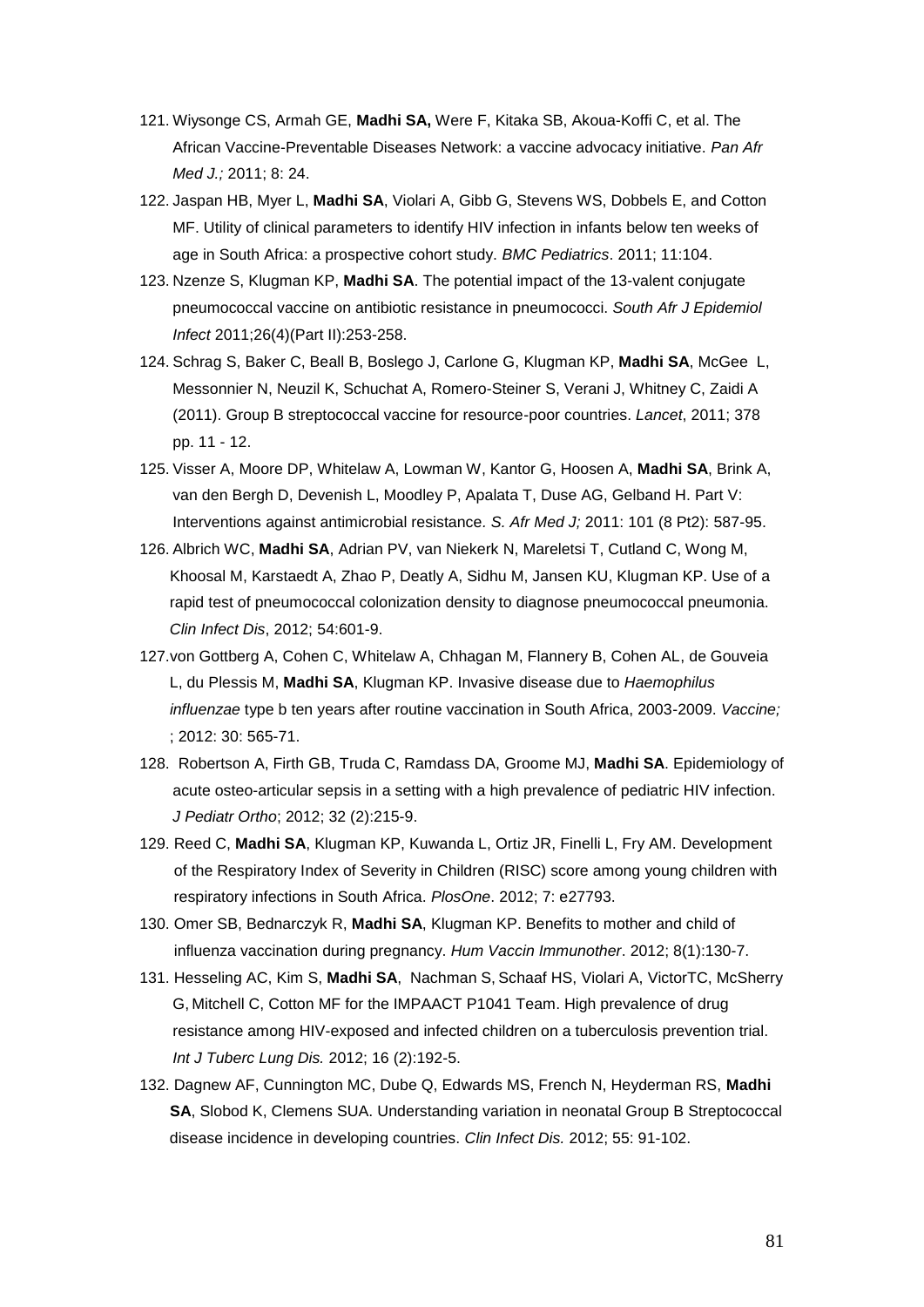- 133. Graham SM, Ahmed T, Amanullah F, Browning R, Cardenas V, Casenghi M, Cuevas LE, Gale M, Gie RP, Grzemska M, Handelsman E, Hatherill M, Hesseling AC, Jean-Philippe P, Kampmann B, Kabra SK, Lienhardt C, Lighter-Fisher J, **Madhi SA**, Makhene M, Marais BJ, McNeeley DF, Menzies H, Mitchell C, Modi S, Mofenson L, Musoke P, Nachman S, Powell C, Rigaud M, Rouzier V, Starke JR, Swaminathan S, Wingfield C. Evaluation of TB diagnostics in children: Proposed clinical case definitions for classification of intra-thoracic tuberculosis disease. Consensus from an Expert Panel. *J Infect Dis.* 2012; 205 (Supp2); S199-208.
	- 134. Levine OS, O'Brien KL, Deloria-Knoll M, Murdoch DR, Feikin DR, Deluca AN, Driscoll AJ, Baggett HC, Brooks WA, Howie SR, Kotloff KL, **Madhi SA**, Maloney SA, Sow S, Thea DM, Scott JA. [The pneumonia etiology research for child health project: a 21st](http://www.ncbi.nlm.nih.gov/pubmed/22403238)  [century childhood pneumonia etiology study.](http://www.ncbi.nlm.nih.gov/pubmed/22403238) *Clin Infect Dis.* 2012 ;54 Suppl 2:S93-S101.
	- 135. Schrag SJ, Cutland CL, Zell ER, Kuwanda L, Buchmann E, Velaphi SC, Groome MJ, **Madhi SA**. Risk factors for neonatal sepsis and perinatal death among infants enrolled in the Prevention of Perinatal Sepsis Trial, Soweto, South Africa. *Pediatr Infect Dis J;* 2012, 2012, 31 (8): 821-6.
	- 136. Punpanich W; Groome M; Muhe L; Qazi SA; **Madhi SA**. Antibiotic and systemic therapies for pneumonia in Human Immunodeficiency Virus (HIV)-infected and HIVexposed children: A systematic review. *J Infect Dev Countries*; 2012; 6 (2): 109-19.
- 137. Sinha A, Kim S, Ginsberg G, Franklin H, Kohberger R, Strutton D, **Madhi SA**, Griffiths UK, Klugman KP. Economic burden of acute lower respiratory tract infection in South African children. *Paediat Int Child Health*. 2012; 32 (2): 65-73.
- 138. Kiser JJ, Zhu R, D'Argenio DZ, Cotton M, Bobat R, McSherry G, **Madhi S**, Carey V, Seifart H, Werely C, Fletcher CV. Isoniazid pharmacokinetics and dosing in South African infants. *Therapeutic Drug Monitoring* 2012; 36 (4): 446-451.
- 139. Laughton B, Cornell M, Grove D, Kidd M, Springer PE, Dobbels E, Janse van Rensburg A, Violari A, Babiker AG, **Madhi SA**, Jean-Phillipe P, Gibb DM, Cotton MF. Early antiretroviral therapy improves neurodevelopmental outcomes in infants. *AIDS*; 2012; 26 (13): 1685-1690.
- 140. **Madhi SA**, Cohen C, von Gottberg A. Introduction of pneumococcal conjugate vaccine into the public immunization program in South Africa: translating research into policy. *Vaccine.* 2012, 30(Suppl3): C21-7.
- 141. Wiysonge SC, Ngcobo NJ, Prakash JM, **Madhi SA**, Schoub BD, Hawkridge A, Shey MS, Hussey GD. Advances in childhood immunisation in South Africa: where to now? Programme managers views and evidence from systematic reviews. *BMC Public Health*. 2012. 12: 578 (MS: 2002286525661538)
- 142. Cutland CL, Schrag SJ, Zell ER, Kuwanda L, Buchmann E, Velaphi SC, Groome MJ, Adrian PV, **Madhi SA**. Maternal HIV infection and vertical transmission of pathogenic bacteria. *Pediatrics;* 2012; 130 (3): 1-10.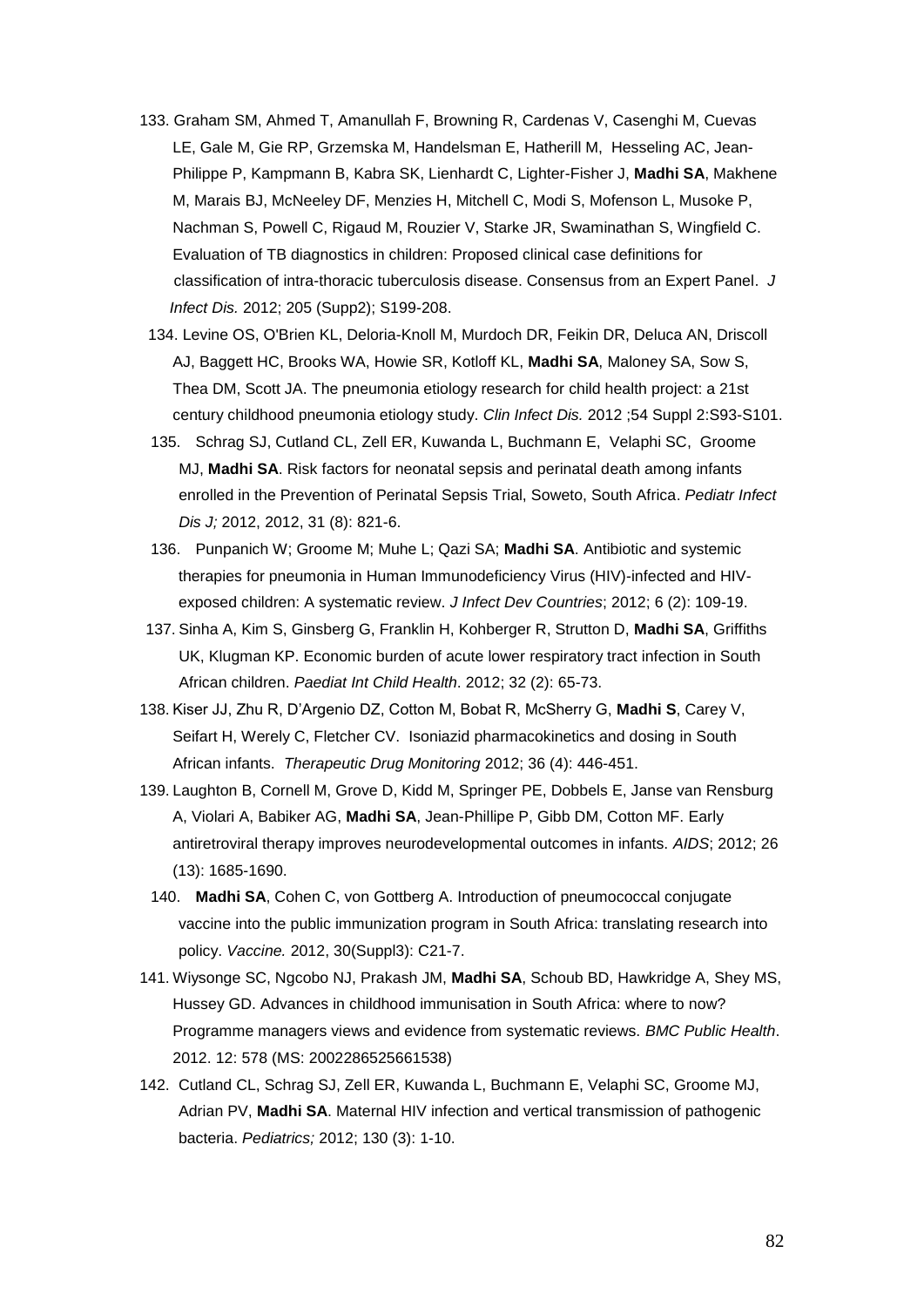- 143. Tokarz R, Firth C, **Madhi SA**, Howie SR, Wu WY, Sall AA, Haq S, Briese T, Lipkin WI. Worldwide emergence of multiple clades of enterovirus 68. *J Gen Virol*. 2012; 93 (9): 1952-8.
- 144. Steele AD, Neuzil KM, Cunliffe NA, **Madhi SA**, Bos P, Ngwira B, Witte D, Todd S, Louw C, Kirsten M, Aspinall S, jan van Doorn L, Bouckenooghe L, Suryakiran PV, Han HH. Human rotavirus vaccine Rotarix™ provides protection against diverse circulating rotavirus strains in African infants: a randomized controlled trial. *BMC Infect Dis* 2012; 12: 213 (e1296340893655593).
- 145. Cohen C, Simonsen L, Sample J, Kang JW, Miller M, **Madhi SA**, Campsmith M, Viboud C. Influenza-related mortality among adults aged 25-54 years with AIDS in South Africa and the United States of America. *Clin Infect Dis* 2012. 55(7): 996-1003.
- 146. Venter M, Naidoo D, Pretorius M, Treurnicht F, Buys A, McAnerney J, Blumberg L, **Madhi SA**, Cohen C, Schoub B. Evolutionary dynamics of Pandemic H1N1/09 in South Africa from 2009-2010. *J Infect Dis* 2012; 206 (suppl1): S166-S172.
- 147. Pretorius MA, **Madhi SA**, Cohen C, Naidoo D, Groome M, Moyes J, Buys A, Walaza S, Dawood H, Chhagan M, Haffejee S, Kahn K, Puren A, Venter M. Prevalence of respiratory viral co-infections in South Africans hospitalized for Severe Acute Respiratory Illness during 2009 and 2010. *J Infect Dis* 2012. 206 (Suppl1): S59-65.
	- 148. Moore D, Dagan R, **Madhi SA**. Respiratory viral and pneumococcal co-infection of the respiratory tract: implications of pneumococcal vaccination. *Exp Rev Resp Med.*  2012. 6(4): 451-65.
	- 149. **Madhi SA,** Wals PD, Grijalva CG, Grimwood K, Grossman R, Ishiwada N, Lee PI, Nascimento-Carvalho C, Nohynek H, O'Brien KL, Vergison A, Wolter J. The Burden of Childhood Pneumonia in the Developed World: A Review of the Literature. *Pediatr Infect Dis J*; 2013; 32 (3); e119-e127.
	- 150. **Madhi SA**, Dittmer S, Kuwanda L, Venter M, Cassim H, Lazarus E, Thomas T, Liberty A, Treurnich F, Cutland CL, Weinberg A, Violari A. Efficacy and immunogenicity of influenza vaccine in HIV-infected children: a randomized, double-blind, placebo controlled trial. *AIDS.* 2013; 27(3): 369-79.
	- 151. Nunes MC, **Madhi SA**. Review of a new fully liquid, hexavalent vaccine: Hexaxim. *Exp Opinion Bio Therapy*. 2013; 13 (4): 575-93.
	- 152. Nair H, Simoes EA, Rudan I, Gessner BD, Azziz-Baumgartner E, Zhang JS, Feikin DR, Mackenzie GA, Moisi JC, Roca A, Baggett HC, Zaman SM, Singleton RJ, Lucero MG, Chandran A, Gentile A, Cohen C, Krishnan A, Bhutta ZA, Arguedas A, Clara AW, Andrade AL, Ope M, Ruvinsky RO, Hortal M, McCracken JP, **Madhi SA**, Bruce N, Qazi SA, Morris SS, El Arifeen S, Weber MW, Scott JA, Brooks WA, Breiman RF, Campbell H. Global and regional burden of hospital admissions for severe acute lower respiratory infections in young children in 2010: a systematic analysis. *Lancet.* 2013: 381(9875): 1380-90. .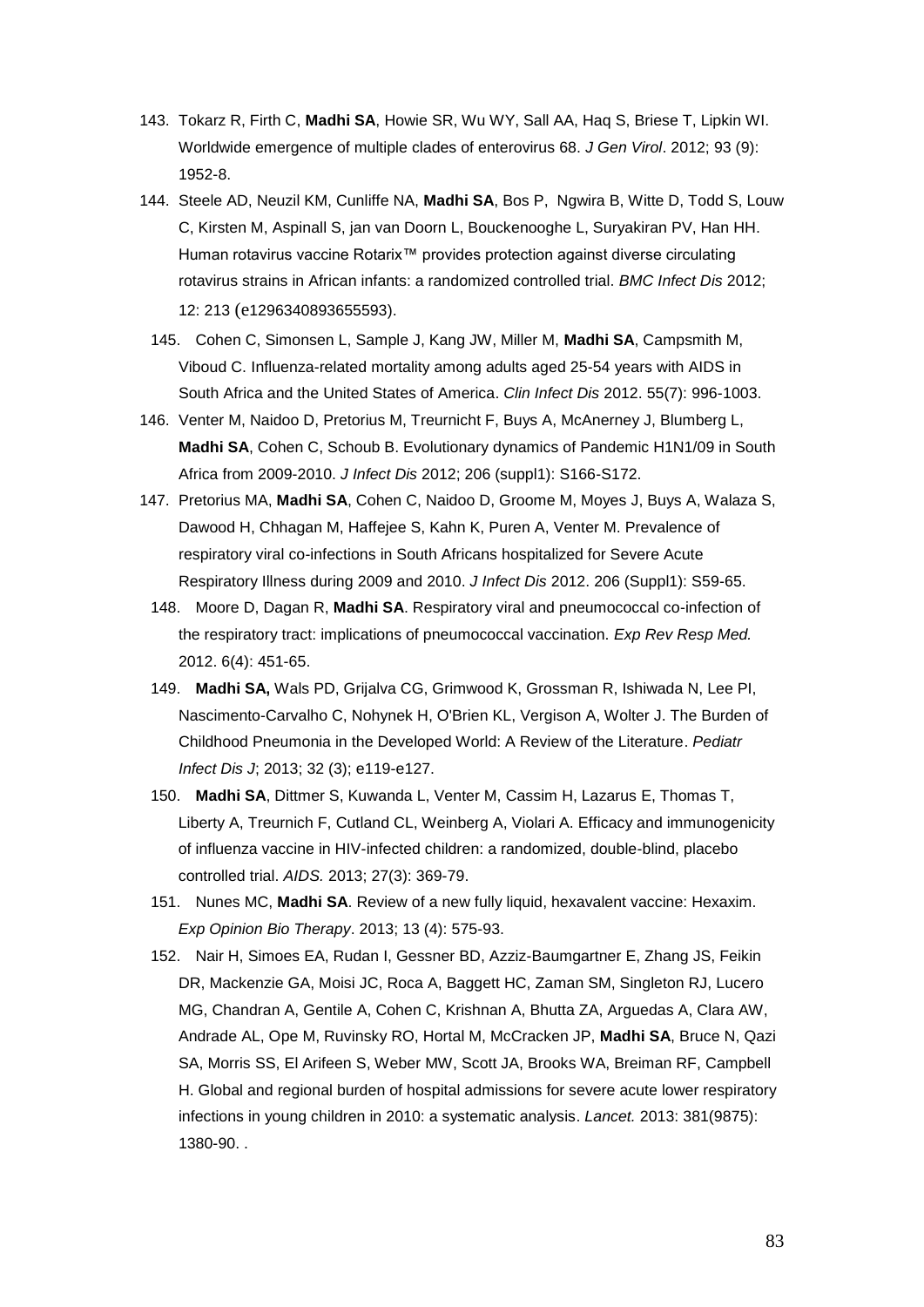- 153. Madzivhandila M, Adrian PV, Cutland CL, Kuwanda L, **Madhi SA**. Distribution of pilus islands of group B streptococcus associated with maternal colonization and invasive disease in South Africa. *J Med Microbiol.* 2013; 62 (2): 249-53.
- 154. Boyles TH, Bamford C, Bateman K, Blumberg L, Dramowski A, Karstaedt A, Korsman S, le Roux DM, Maartens G, **Madhi SA**, Naidoo R, Nuttall J, Reubenson G, Taljaard J, Thomas J, van Zyl G, von Gottberg A, Whitelaw A, Mendelson M. Guidelines for the management of acute meningitis in children and adults in South Africa. *South Afr J Epidemiol Infect*. 2013;28(1):5-15.
- 155. **Madhi SA**, Koen A, Cutland C, Groome M, Santos-Lima E. Antibody Persistence and Booster Vaccination of a Fully Liquid Hexavalent Vaccine Co-Administered with Measles/Mumps/Rubella and Varicella Vaccines at 15-18 Months of Age in Healthy South African Infants. *Pediatr Infect Dis J;* 2013; 32(8): 889-97.
- 156. **Madhi SA**, Izu A, Violari A, Cotton MF, Panchia R, Dobbels E, Sewraj P, van Niekerk N, Jean-Philippe P, Adrian PV. Immunogenicity following the first and second doses of 7-valent pneumococcal conjugate vaccine in HIV-infected and -uninfected infants. *Vaccine.* 2013; 31(5): 777-83.
- 157. von Gottberg A, Cohen C, de Gouveia L, Meiring S, Quan V, Whitelaw A, Crowther-Gibson P, **Madhi SA**, Whitney CG, Klugman KP. Epidemiology of invasive pneumococcal disease in the pre-conjugate vaccine era: South Africa, 2003-2008. *Vaccine.* 2013; 31 (38): 4200-8.
- 158. Simani OE, Adrian PV, Violari A, Kuwanda L, Otwombe K, Nunes MC, Cotton MF, **Madhi SA.** Effect of in-utero HIV exposure and antiretroviral treatment strategies on measles susceptibility and immunogenicity of measles vaccine. *AIDS*. 2013; 27(10):1583-91.
- 159. Dangor Z, Izu A, Hillier K, Solomon F, Beylis N, Moore DP, Nunes MC, **Madhi SA**. Impact of the Antiretroviral Treatment Program on the Burden of Hospitalization for Culture-Confirmed Tuberculosis in South African Children: A Time-Series Analysis. *Pediatr Infect Dis J*. 2013. 32(9): 972-7.
- 160. Nunes MC, Shiri T, van Niekerk N, Cutland CL, Groome MJ, Koen A, von Gottberg A, de Gouveia L, Klugman KP, Adrian PV, **Madhi SA**. Acquisition of *Streptococcus pneumoniae* in Pneumococcal Conjugate Vaccine-Naive South African Children and Their Mothers. *Pediatr Infect Dis J.* 2013; 32(5): e192-e205.
- 161. Kwatra G, **Madhi SA**, Cutland C, Buchmann E, Adrian PV. Evaluation of Trans-Vag broth, CNA agar and CHROMagar StrepB for the detection of Group B Streptococcus in vaginal and rectal swabs from pregnant women in South Africa. *J Clin Microb.* 2013. 51(8): 2515-9.
- 162. **Madhi SA**, Dangor B, Heath PT, Schrag S, Izu A, Sobanjo-ter Meulen A, Dull PM. Considerations for a Phase-III trial to evaluate a Group B Streptococcus polysaccharide-protein conjugate vaccine in pregnant women for the prevention of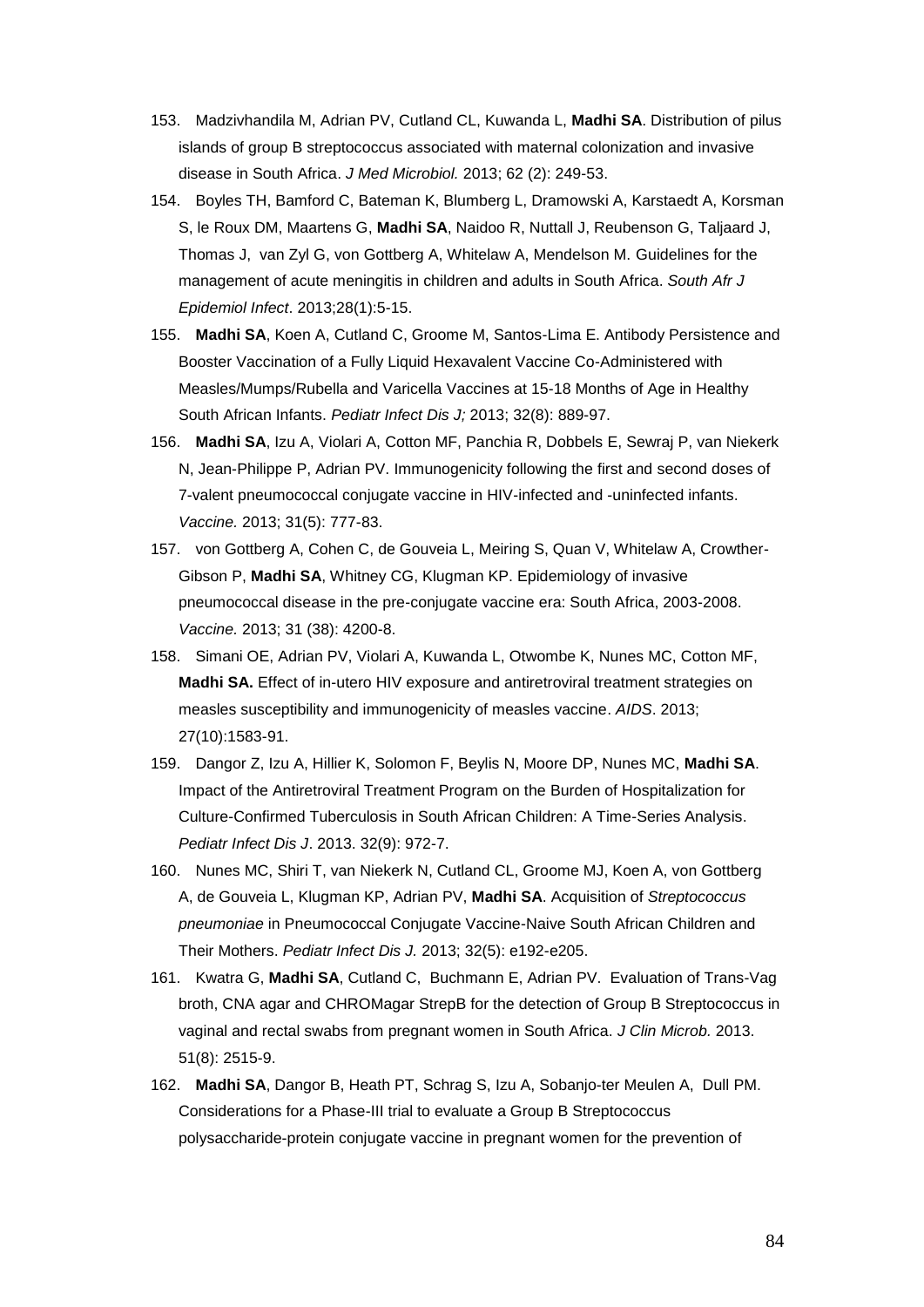early- and late-onset invasive disease in young-infants. 2013. *Vaccine*. 31 (Suppl 4): D52-7.

- 163. Ditse Z, Adrian PV, Kuwanda L, **Madhi SA**. Association of *Streptococcus pneumoniae* common protein antibodies and pneumococcal nasopharyngeal colonization in HIV-infected and HIV-uninfected African children. *Vaccine*. 2013. 31(40): 4421-7.
- 164. Cohen C, Moyes J, Tempia S, Groome M, Walaza S, Pretorius M, Dawood H, Chagan M, Haffejee S, Variava E, Kahn K, Tshangela A, von Gottberg A, Wolter N, Cohen AL, Kgokong B, Venter M, **Madhi SA**. Severe influenza-associated lower respiratory tract infection in a high HIV-prevalence setting-South Africa, 2009-2011. *Emerg Infect Dis* 2013, 19(11): 1766-74.
- 165. Nzenze SA, Shiri T, Nunes M.C, Klugman K.P, Kahn K, Twine R, de Gouveia L, von Gottberg A, **Madhi S.A**. Temporal changes in pneumococcal colonization in a rural-African community with high HIV-prevalence following routine infant pneumococcalimmunization. *Pediatr Infect Dis J*. 2013; 32(11): 1270-8.
- 166. Jones SA, Groome M, Koen A, van Niekerk N, Sewraj P, Mabunda X, Kuwanda L, Izu A, Adrian PV, *Madhi SA*. Immunogenicity of seven-valent pneumococcal conjugate vaccine administered at 6, 14 and 40 weeks of age in South African infants. *PlosOne*  2013. 8(8): e72794.
- 167. Msimang VM, Page N, Groome MJ, Moyes J, Cortese M, Seheri M, Kahn K, Chagan M, **Madhi SA**, Cohen C. *Pediatr Infect Dis J*. 2013. 32(12): 1359-64.
- 168. Moyes J, Cohen C, Pretorius M, Groome M, von Gottberg A, Wolter N, Walaza S, Haffejee S, Chhagan M, Naby F, Cohen AL, Tempia S, Kahn K, Dawood H, Venter M, **Madhi SA**. Epidemiology of respiratory syncytial virus-associated acute lower respiratory tract infection hospitalizations among HIV-infected and HIV-uninfected South African children, 2010-2011. *J Infect Dis.* 2013. 2088 (Suppl 3): S217-26.
- 169. Pretorius MA, van Niekerk S; Tempia S; Cohen C, **Madhi SA**, Venter M. Replacement and positive evolution of subtype A and B Respiratory Syncytial Virus Gprotein genotypes from 1997-2012 in South Africa. *J Infect Dis*. 2013. 208(Suppl3): S227-37.
- 170. Zar HJ, **Madhi SA**, Aston SJ, Gordon SB. Pneumonia in low and middle income countries: progress and challenges. *Thorax*. 2013; 68(11): 1052-6.
- 171. Nascimento-Carvalho CM, **Madhi SA**, O´Brien KL. Review of Guidelines for Evidence-based Management for Childhood Community-acquired Pneumonia from between Developed and Developing Countries. *Pediatr Infect Dis J*. 2013. 32(11): 1281- 2.
- 172. Shiri T, Auranen K, Nunes MC, Adrian PV, van Niekerk N, de Gouveia L, von Gottberg A, Klugman KP, **Madhi SA**. Dynamics of pneumococcal transmission in vaccine-naïve children and their HIV-infected or HIV-uninfected mothers during the first two years of life" with the following category. *Am J Epidemiol.* 2013. 178(11):1629-37.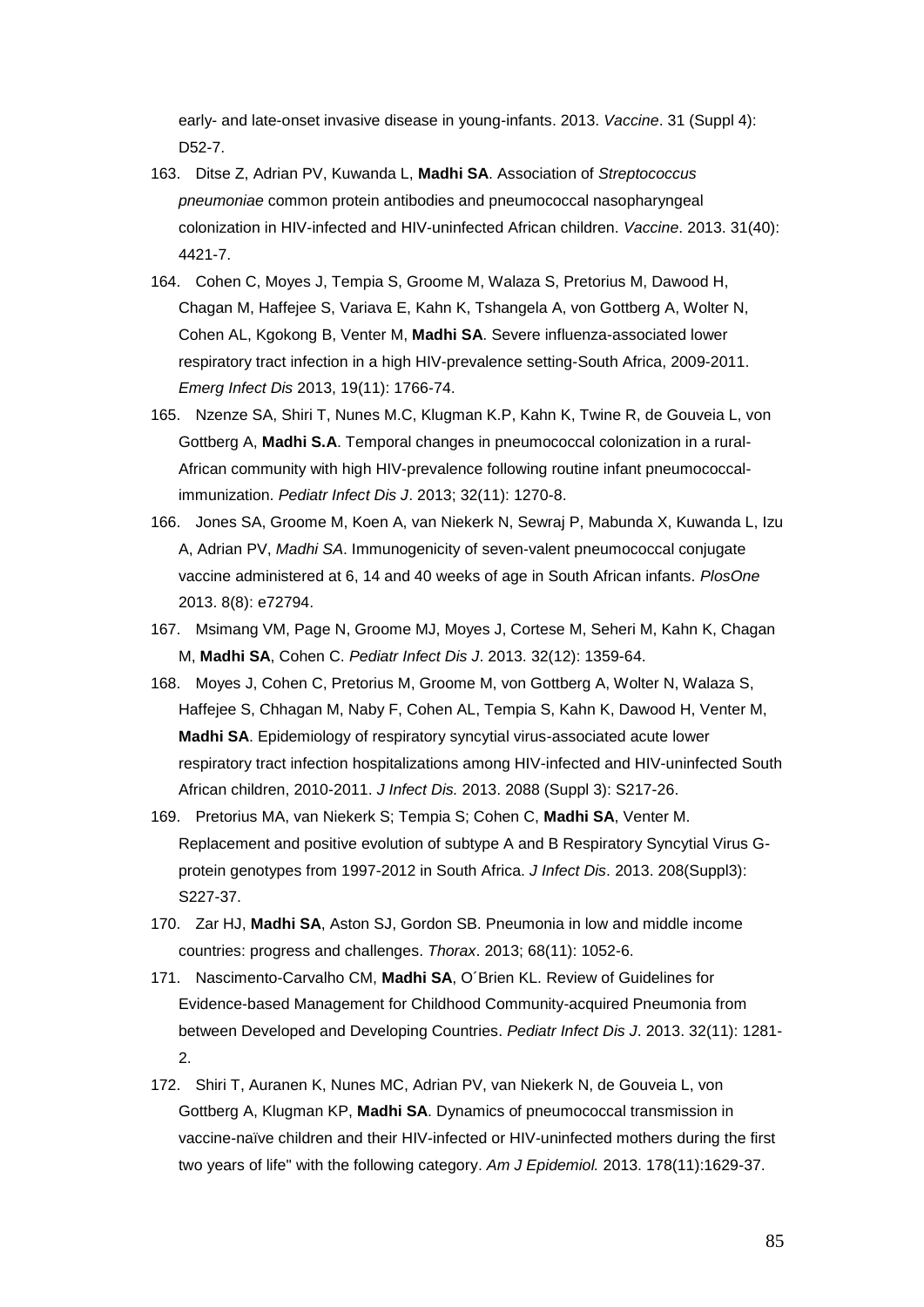- 173. Cotton MF, Violari A, Otwombe K, Panchia R, Dobbels E, Rabie H, Josipovic D, Liberty A, Lazarus E, Innes S, van Rensburg AJ, Pelser W, Truter H, **Madhi SA,** Handelsman E, Jean-Philippe P, McIntyre JA, Gibb DM, Babiker AG. Early time-limited antiretroviral therapy versus deferred therapy in South African infants infected with HIV: results from the children with HIV early antiretroviral (CHER) randomised trial. *Lancet.*  2013. 382(9904): 1555-63.
- 174. Shiri T, Nunes MC, Adrian PV, Van Niekerk N, Klugman KP, **Madhi SA.** Interrelationship of Streptococcus pneumoniae, Haemophilus influenzae and Staphylococcus aureus colonization within and between pneumococcal-vaccine naive mother-child dyads. *BMC Infect Dis.* 2013; 13(1):483.
- 175. Kayhty H, Auranen K, Dagan R, Goldblatt D, O'Brien K, Scott A, Antonio M, Lucero M, **Madhi SA**, Klugman KP, Mulholland K. Case for carriage. *Vaccine* 2013; 32(1): 180- 203.
- 176. Cheuvart B, Neuzil KM, Steele D.A, Cunliffe N, **Madhi SA**, Karkada N, Han H.H., Vinals C. Association of serum anti-rotavirus immunoglobulin A antibody seropositivity and protection against severe rotavirus gastroenteritis: analysis of clinical trials of human rotavirus vaccine. *Hum Vacc Immuno*. 2014. 10(2): 505-11.
- 177. Wolter N, Cohen C, Tempia S, **Madhi SA**, Venter M, Moyes J, Walaza S, Malope Kgokong B, Groome M, du Plessis M, Pretorius M, Dawood H, Kahn K, Variava E, Klugman KP, von Gottberg A. HIV and Influenza Virus Infections Are Associated With Increased Blood Pneumococcal Load: A Prospective, Hospital-Based Observational Study in South Africa, 2009-2011. *J Infect Dis*; 2014: 1: 56-65.
- 178. **Madhi SA,** Kuwanda L, Venter M, Violari A. Prospective Cohort Study Comparing Seasonal and H1N1(2009) Pandemic Influenza Virus Illnesses in HIV-infected Children During 2009. *Pediat Infect Dis J*. 2014; 33(2): 174-6.
- 179. Nunes MC, Kushner Z, Radebe Z, Madimabe R, van Niekerk N, Moloi J, Kuwanda L, Rossen JW, Klugman KP, Adrian PV, **Madhi SA.** Clinical epidemiology of bocavirus, rhinovirus, two polyomaviruses and four coronaviruses in HIV-infected and HIVuninfected South African children. *PlosOne.* 2014; 9 (2): e86448.
- 180. Simani OE, Izu A, Violari A, Cotton MF, van Niekerk N, Adrian PV, **Madhi SA**. Effect of HIV-1 exposure and antiretroviral treatment strategies in HIV-infected children on immunogenicity of vaccines during infancy. *AIDS.* 2014; 28 (4): 531-41.
- 181. **Madhi SA**, Kuwanda L, Venter M, Violari A. Prospective cohort study comparing incidence of seasonal and H1N1(2009)-pandemic influenza virus illness in HIV-infected children during 2009. *Pediatr Infect Dis J.* 2014; 33(2): 174-6.
- 182. Dangor Z, Izu A, Moore DP, Nunes MC, Solomon F, Beylis N, von Gottberg A, McAnerney JM, **Madhi SA**. Temporal association in hospitalizations for tuberculosis, invasive pneumococcal disease and influenza virus illness in South African children. *PLos One*. 2014; 9(3): e91464.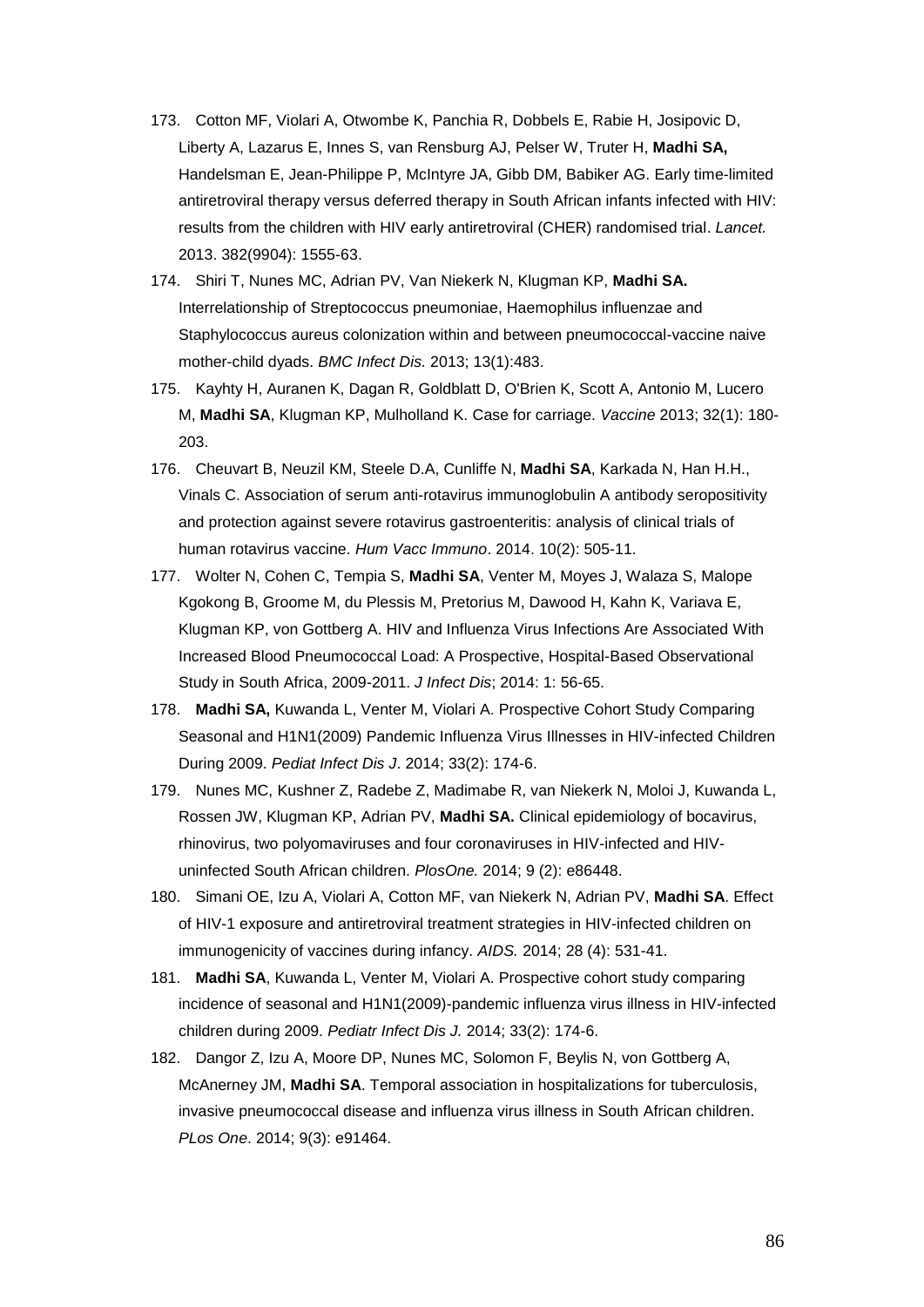- 183. Kim SY, Russell LB, Park J, Verani JR, **Madhi SA**, Cutland CL, Schrag SJ, Sinha A. Cost-effectiveness of a potential group B streptococcal vaccine program for pregnant women in South Africa. *Vaccine* 2014. 1954-1963.
- 184. Groome MJ, Moon S-S, Velasquez D, Jones S., Koen A, van Niekerk N, Jaing B, Parashar ID, **Madhi SA.** Effect of breastfeeding on immunogenicity of oral liveattenuated human rotavirus vaccine: a randomized trial in HIV-uninfected infants in Soweto, South Africa. *Bull World Health Org.* 2014. 92 (4): 238-45.
- 185. Tempia S, Walaza S, Viboud C, Cohen AL, **Madhi SA**, Venter M, McAnerney J, Cohen C. Mortality Associated with Seasonal and Pandemic Influenza and Respiratory Syncytial Virus among Children less than 5 Years of Age in a High HIV-Prevalence Setting - South Africa, 1998-2009. *Clin Infect Dis.* 2014. 58 (9): 1241-9.
- 186. Cohen AL, Hellferscee O, Pretorius M, Treurnicht F, Walaza S, **Madhi SA**, Groome M, Dawood H, Variava E, Kahn K, Wolter N, von Gottberg A, Tempia S, Venter M, Cohen C. Epidemiology of influenza virus types and subtypes in South Africa, 2009- 2012(1.) *Emerg Infect Dis* 2014; 20(7): 1149-56.
- 187. Mahomed N, **Madhi SA**. Radiologic diagnosis of chest infection in children: WHO end-point consolidation. Pediatr Radiol 2014; 44 (6): 685-6.
- 188. Kwatra G, Adrian PV, Shiri T, Buchmann EJ, Cutland CL, **Madhi SA**. Serotype-Specific Acquisition and Loss of Group B Streptococcus Recto-vaginal Colonization in Late Pregnancy. *PlosOne.* 2014; 9(6): e98778
- 189. Pretorius MA, Tempia S, Treurnicht FK, Walaza S, Cohen AL, Moyes J, Hellferscee O, Variava E, Dawood H, Chhagan M, Haffjee S, **Madhi SA**, Cohen C, Venter M. Genetic Diversity and Molecular Epidemiology of Human Rhinoviruses in South Africa. Influenza and Other Resp Vir. 2014; 8(5):567-573.
- 190. **Madhi SA**, Cutland CL, Kuwanda L, Weinberg A, Hugo A, Jones S, Adrian PV, van Niekerk N, Treurnicht F, Oritz JR, Venter M, Violari A, Neuzil KM, Simões EAF, Klugman KP, Nunes MC. Influenza vaccination of pregnant women and protection of their infants. *New Eng J Med.* 2014; 371: 918-31.
- 191. Wolter N, Tempia S, Cohen C, **Madhi SA**, Venter M, Moyes J, Walaza S, Malope Kgokong B, Groome M, du Plessis M, Magomani V, Pretorius M, Hellferscee O, Dawood H, Kahn K, Variava E, Klugman KP, von Gottberg A. High nasopharyngeal pneumococcal density, increased by viral co-infection, is associated with invasive pneumococcal pneumonia. *J Infect Dis.* 2014. In press.
- 192. Cohen C; von Mollendorf C, de Gouveia L, Naidoo N, Meiring S, Quan S, Nokeri V, Fortuin-de Smidt M, Malope-Kgokong N, Moore D, Reubenson G, Moshe M, **Madhi SA,** Eley B, Hallbauer U, Kularatne R, Conklin L, O'Brien KL, Zell ER, Klugman KP, Whitney CG, von Gottberg A. Effectiveness of seven-valent pneumococcal conjugate vaccine (PCV-7) against invasive pneumococcal disease in HIV-infected and -uninfected children in South Africa: a matched case-control study. *Clin Infect Dis* 2014; 59 (6): 808- 18.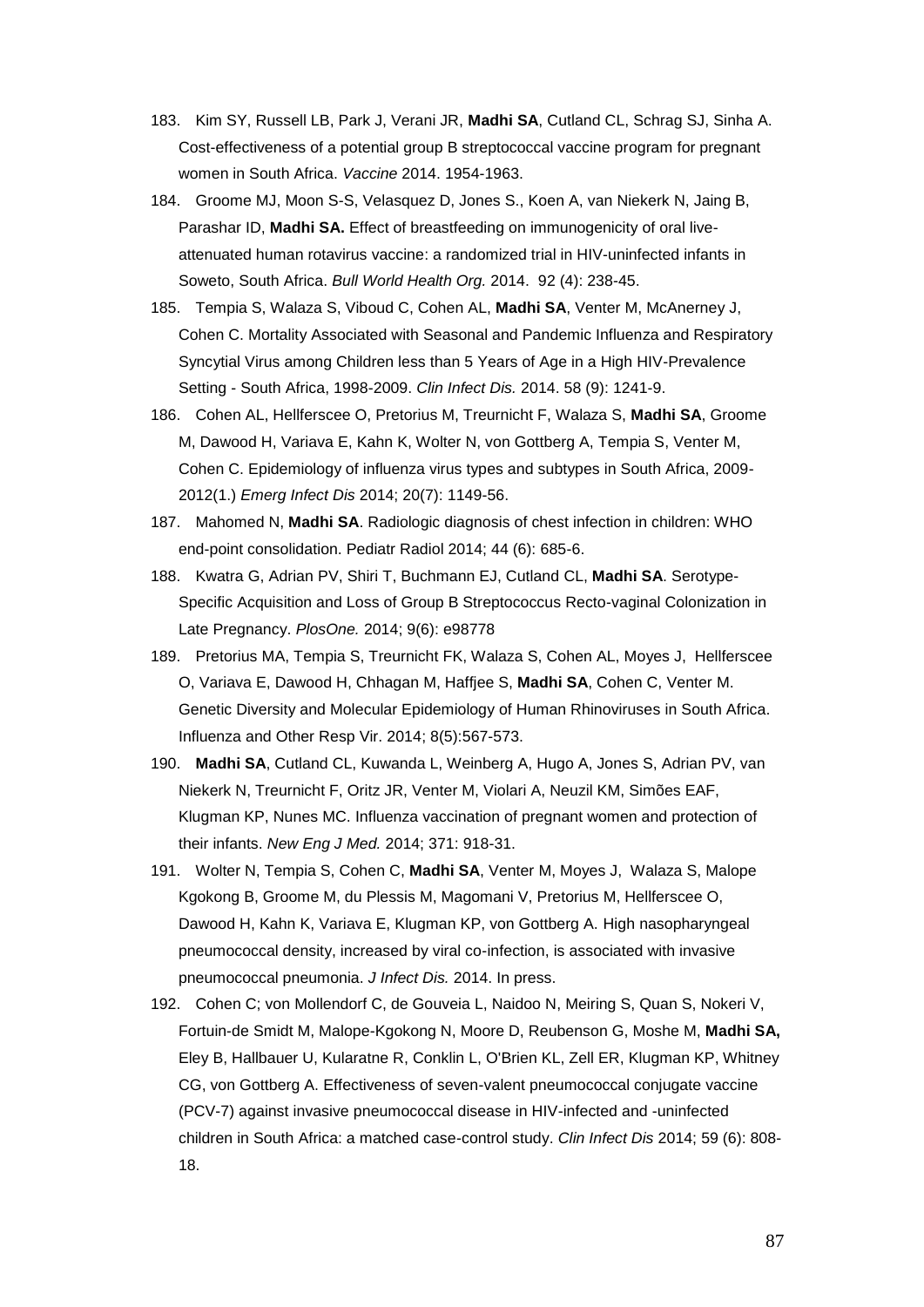- 193. Nzenze SA, Shiri T, Nunes MC, Klugman KP, Kahn K, Twine R, de Gouveia L, von Gottberg A, **Madhi SA**. Temporal association of infant immunization with pneumococcal conjugate vaccine on the ecology of *Streptococcus pneumoniae, Haemophilus influenzae* and *Staphylococcus aureus* nasopharyngeal colonization in a rural South African community. *Vaccine* 2014; 32: 5520-5530.
- 194. Naranbhai V, Kim S, Fletcher H, Cotton MF, Violari A, Mitchell C, Nachman S, McSherry G, McShane H, Hill AVS, **Madhi SA**. The association between the ratio of monocytes:lymphocytes at age 3 months and risk of tuberculosis(TB) in the first two years of life. *BMC Medicine.* 2014 ; 12 (1):120.
- 195. Albrich WC, **Madhi SA**, Adrian PV, van Niekerk N, Tellesa J-N, Ebrahim N, Messaoudi M, Paranhos-Baccala G, Giersdof S, Vernet G, Muleller B, Klugman KP. Pneumococcal colonisation density: a new marker for disease severity in adult pneumonia. *BMJ Open.* 2014; 4(8): e005953.
- 196. Kagina BM, Wiysonge CS, Maia L, Madhi SA, Gregory HD, Safety of licensed vaccines in HIV-infected persons: a systematic review protocol BMC Systematic Reviews. In press 2014
- 197. Albrich WC, Madhi SA, Adrain PV, Tellesa J-N, Paranhos-Baccala G, Klugmnan KP. Genomic load from sputum and nasopharyngeal swabs to diagnose pneumococcal pneumonia in HIV-infected adults. *J Clin Microb* 2014 (In press)
- 198. Cohen C, Walaza S, Moyes J, Groome M, Tempia S, Pretorius M, Hellferscee O, Dawood H, Chhagan M, Naby F, Haffejee S, Variava E, Kahn K, Nzenze S, Tshangela A, von Gottberg A, Wolter N, Cohen AL, Kgokong B, Venter M, **Madhi SA**. Epidemiology of viral-associated acute lower respiratory tract infection amongst children aged <5 years in a high HIV prevalence setting, South Africa, 2009-2012. *Pediatr Infect Dis J* (In press Feb 2015)
- 199. von Mollendorf C, Cohen C, de Gouveia L, Naidoo N, Meiring S, Quan V, Lindani S, Moore DP, Reubenson G, Moshe M, Eley B, Hallbauer UM, Finlayson H, **Madhi SA**, Conklin L, Zell ER, Klugman KP, Whitney CG, von Gottberg A. Risk factors for invasive pneumococcal disease among children <5 years of age in a high HIV-prevalence setting, South Africa, 2010 to 2012. *Pediatr Infect Dis J.* 2014 (In press)
- 200. von Gottberg A, de Gouveia L, Tempia S, Quan V, Meiring S, von Mollendorf C, **Madhi SA,** Zell ER, Verani JR, O'Brien KL, Whitney CW, Klugman KP, Cohen C. Pneumococcal disease and an indirect effect of vaccination, South Africa. *New Eng J Med*. 2014 (In Press)

#### Submitted:

1. Walaza S; Tempia S; Dawood H; Variava E; Moyes J; Cohen AL; Wolter N; Groome M; von Mollendorf C; Kahn K; Pretorius M; Venter M; Madhi SA; Cohen C. Influenza virus infection is associated with increased risk of death amongst patients hospitalized with confirmed tuberculosis in South Africa, 2009-2011.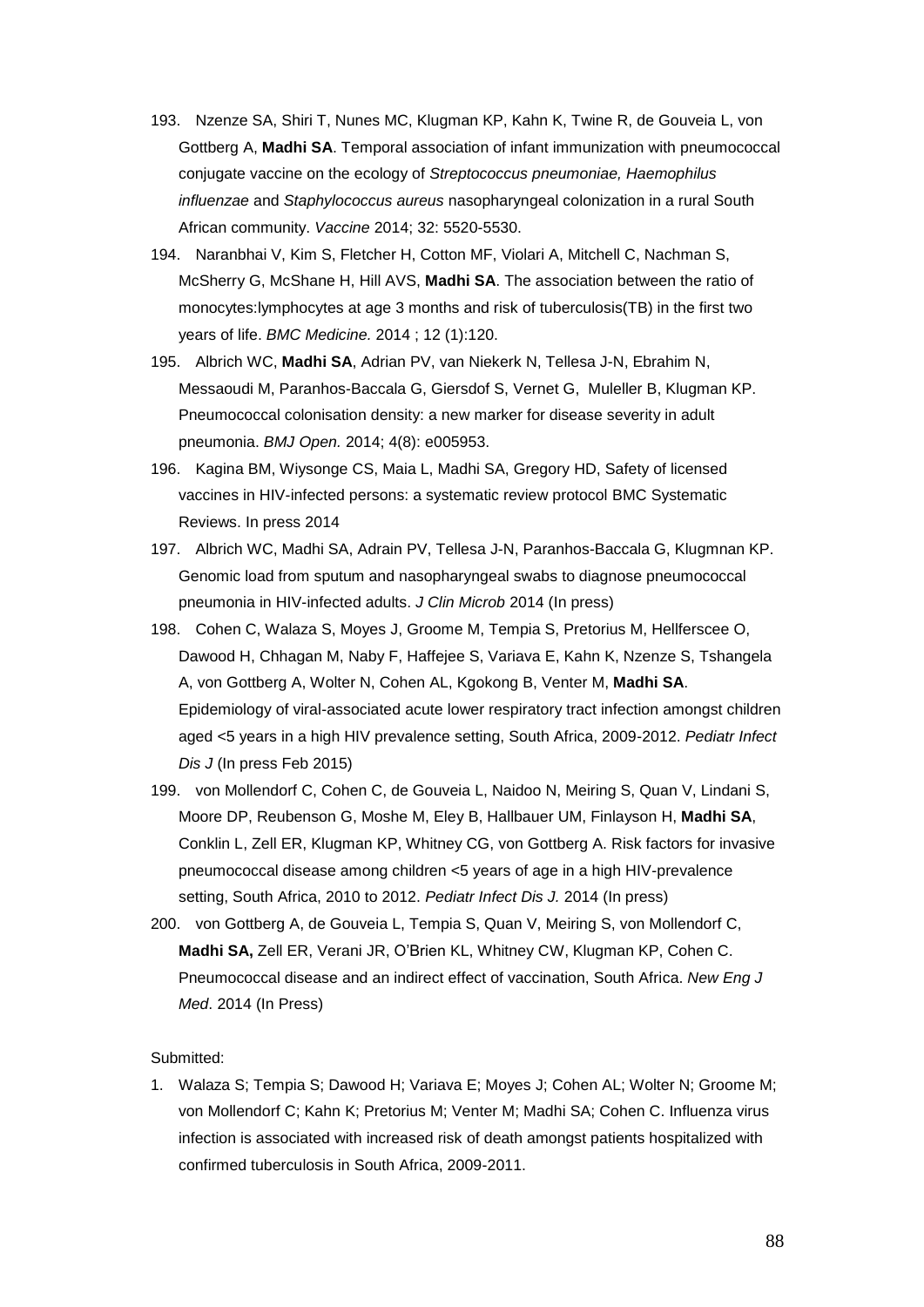# PEER REVIEWED JOURNALS ARTICLES AND RESEARCH REVIEWS (GROUP AUTHORSHIP)

- 1. Simell B, Auranen K, Kayhty H, Goldblatt D, Dagan R, O'Brien KL for the Pneumococcal Carriage Group (Pneumocarr, includes Madhi SA) (2012) The fundamental link between carriage and disease. *Expert Rev Vaccines*; 11: 841 – 855.
- 2. Bhat N, O'Brien KL, Karron RA, Driscoll AJ, Murdoch DR; Pneumonia Methods Working Group (includes Madhi SA) (2012) Use and evaluation of molecular diagnostics for pneumonia etiology studies. *Clin Infect Dis*; 54 Suppl 2: S153-8.
- 3. Murdoch DR, O'Brien KL, Driscoll AJ, Karron RA, Bhat N; Pneumonia Methods Working Group (includes Madhi SA); PERCH Core Team (2012) Laboratory methods for determining pneumonia etiology in children. *Clin Infect Dis*; 54 Suppl 2: S146-52.
- 4. Hammitt LL, Murdoch DR, Scott JA, Driscoll A, Karron RA, Levine OS, O'Brien KL; Pneumonia Methods Working Group (includes Madhi SA) (2012) Specimen collection for the diagnosis of pediatric pneumonia. *Clin Infect Dis*; 54 Suppl 2: S132-9.
- 5. Wonodi CB, Deloria-Knoll M, Feikin DR, DeLuca AN, Driscoll AJ, Moïsi JC, Johnson HL, Murdoch DR, O'Brien KL, Levine OS, Scott JA; Pneumonia Methods Working Group (includes Madhi SA) and PERCH Site Investigators (2012) Evaluation of risk factors for severe pneumonia in children: the Pneumonia Etiology Research for Child Health study. *Clin Infect Dis*; 54 Suppl 2: S124-31.
- 6. Deloria-Knoll M, Feikin DR, Scott JA, O'Brien KL, DeLuca AN, Driscoll AJ, Levine OS; Pneumonia Methods Working Group (includes Madhi SA) (2012) Identification and selection of cases and controls in the Pneumonia Etiology Research for Child Health project. *Clin Infect Dis*; 54 Suppl 2: S117-23.
- 7. Scott JA, Wonodi C, Moïsi JC, Deloria-Knoll M, DeLuca AN, Karron RA, Bhat N, Murdoch DR, Crawley J, Levine OS, O'Brien KL, Feikin DR; Pneumonia Methods Working Group (includes Madhi SA) (2012) The definition of pneumonia, the assessment of severity, and clinical standardization in the Pneumonia Etiology Research for Child Health study. *Clin Infect Dis*; 54 Suppl 2: S109-16.
- 8. Rudan I, Arifeen SE, Bhutta ZA, Black RE, Brooks A, Chan KY, Chopra M, Duke T, Marsh D, Pio A, Simoes EAF, Tamburlini G, Theodoratou E, Weber MW, Whitney CG, Campbell H, Qazi SA, WHO/CHNRI Expert Group on Childhood Pneumonia (includes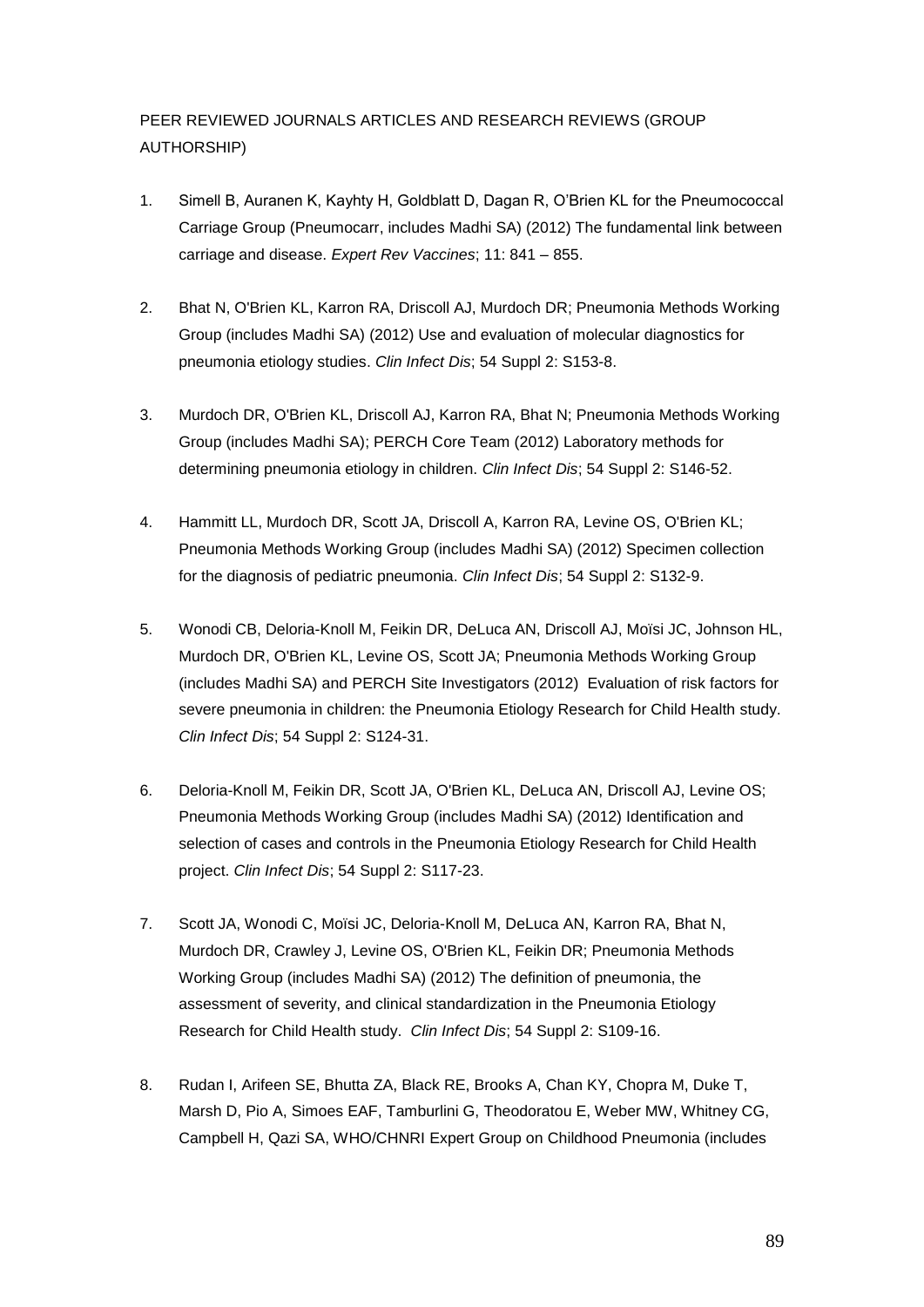Madhi SA) (2011) Setting research priorities to reduce global mortality from childhood pneumonia by 2015. *PloS Med*; 8: e1001099.

### **9.2. CHAPTERS IN BOOKS**

- 1. Handbook of HIV Medicine. 1<sup>st</sup> Edition. Madhi SA. Immunization of the HIV-infected child. Chapter 37. Pg 316 -322. 2002 & reprint 2003, 2004. Oxford University Press Southern Africa (Cape Town).
- 2. *Disease And Mortality in Sub-saharan Africa*. Jamison DT, Feachem RG, Makgoba MW, Bos ER, Baingana FK, Hofman KJ, Rogo KO (Editors). 2<sup>nd</sup> Edition; 2006. Madhi **SA** and Klugman KP. Acute Respiratory Infections. Chapter 11, Pgs 149-162. The World Bank, Washington DC.
- 3. *Emerging Infections 7.* WM Scheld, DC Hooper, JM Hughes (Eds.). Klugman KP and **Madhi SA**. Conjugate vaccines as probes to define the burden of pneumococcal and *Haemophilus influenzae* type b pneumonia as well as the role of viruses in the pathogenesis of pneumonia. Chapter 12. Pgs 215-224. 2006. ASM Press, Washington, DC
- 4. *Child health for all*. Immunizations. (ed Kibel M, Saloojee H, Westwood T). Oxford Uinversity Press, Southern Africa (Pty) Ltd. Chapter 14. 4th Edition, 2007. ISBN 978 019 576295 6
- **5.** *Pneumococcal vaccines: The Impact of Conjugate Vaccine.* Siber GR, Klugman KP and Mäkelä HP (Eds). **Madhi SA,** Pelton SI. Epidemiology, diagnosis, and treatment of serious pneumococcal infections in children. Chapter 8. Pg 95-116. ASM Press, Washington, DC. 2008. ISBN 978-1-55581-408-3
- **6.** *Pneumococcal vaccines: The Impact of Conjugate Vaccine.* Siber GR, Klugman KP and Mäkelä HP (Eds). Klugman KP, Cutts F, Adegbola RA, Black S, **Madhi SA,** O'Brien KL, Santosham M, Shinefield H, Sterne JAC. Meta-analysis of the efficacy of conjugate vaccine against invasive pneumococcal disease. Chapter 21. Pg 317-326. ASM Press, Washington, DC. 2008. ISBN 978-1-55581-408-3
- **7.** *Pneumococcal vaccines: The Impact of Conjugate Vaccine.* Siber GR, Klugman KP and Mäkelä HP (Eds). **Madhi SA,** Klugman KP**.** Efficacy and Safety of Conjugate Pneumococcal Vaccine in the Prevention of Pneumonia. Chapter 22. Pg 327-339. ASM Press, Washington, DC. 2008. ISBN 978-1-55581-408-3
- 8. *Coovadia's Paediatric & Child Health. A manual for health professionals in developing countries*. DF Wittenberg (ed). **Madhi SA**. Principles of infections in children. Part 5 Pg 283-311. Oxford University Press; Southern Africa. 2009. Sixth Edition. ISBN: 978 0 19 5988437.
- 9. *Coovadia's Paediatric & Child Health. A manual for health professionals in developing countries*. DF Wittenberg (ed). **Madhi SA.** Systemic infections. Part 5 Pg 312-334. Oxford University Press; Southern Africa. 2009. Sixth Edition. ISBN: 978 0 19 5988437.